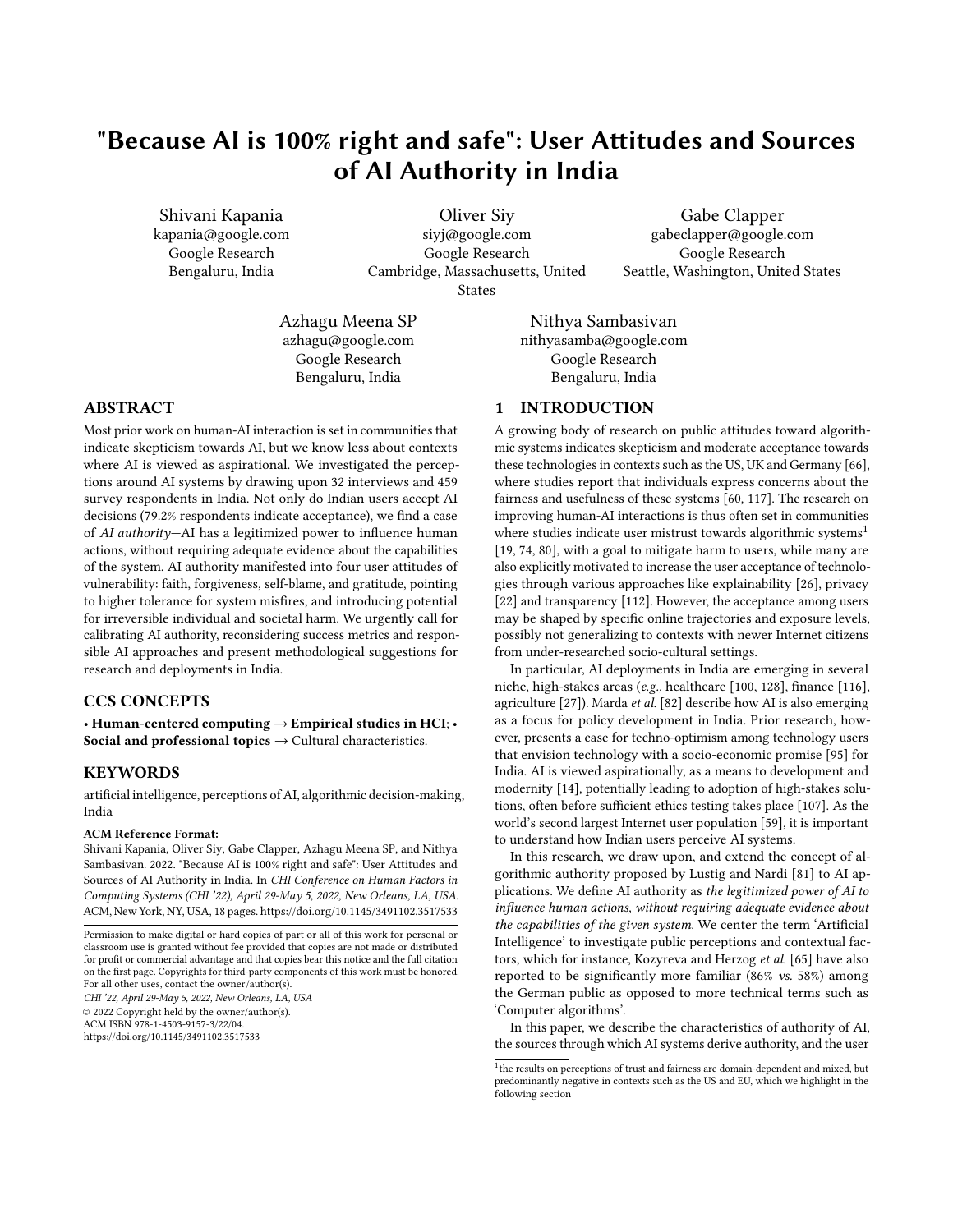attitudes that AI authority manifests into—from 32 interviews and 459 survey responses across various domains and conditions, set in India. In our study, 79.2% of survey respondents were willing to accept AI decisions. A high acceptance for AI held true even in highstakes $^2$  $^2$  scenarios, with 73% respondents indicating acceptance of AI decisions for medical diagnosis, loan approval and hiring. AI authority is legitimized in our study, with participants demonstrating both acceptance and willingness to act upon AI-based decisions.

The sources through which an AI derived authority were often extraneous to the system, and not indicative of the reliability, usefulness, or effectiveness of the given AI system. AI authority was heavily influenced by institutional, infrastructural and societal factors that lay outside the boundaries of the AI—users' interactions with ineffectual institutions, polarized narratives and misleading terminologies, users' prior experiences with technology, and the availability of human systems around them. For example, many participants were left exasperated by the corrupt or discriminatory practices in their interactions with financial institutions, which is why they perceived AI as a better alternative to avoid those forms of exploitation. AI authority manifests into four user attitudes towards AI: faith in AI capabilities, blaming themselves for adverse and biased outcomes, forgiveness, and gratitude towards AI. Taken together, our results indicate how AI authority led to a greater tolerance for AI harms, and lower recognition of AI biases. An authority of AI in our study meant that participants under-recognized and even tolerated AI harms, posing serious questions on adverse impacts of system errors, bias, abuse, and misfires on nascent Internet users.

Our work has implications for the design of responsible AI systems, by highlighting that users from under-studied settings could have different attitudes towards and behaviors with AI due to the contextual or non-technological factors. Our results indicate that there is already a high acceptance towards adopting AI systems among Indian technology users, which means we must approach design and research differently (e.g., by supporting people in maintaining a healthy distrust and critical awareness of AI). If AI authority remains over-calibrated, even high-risk and under-tested AI applications may receive user acceptance relatively quickly, and thus might be easily adopted for public use. We call for (i) efforts to calibrate authority, and greater attention towards the trajectory of users that begin from a place of authority for AI and a cultural mistrust for human institutions, (ii) embracing the variability in AI understanding, (iii) redefining success metrics and (iv) developing and disseminating alternative narratives around AI. Our paper makes three main contributions, we:

- $-$  present *evidence for AI authority* in India, and describe its characteristics
- empirically document the sources influencing AI authority beyond system development procedures
- provide implications for researchers and designers in introducing AI technologies in India or other contexts with authority towards AI

## 2 RELATED WORK

Researchers have studied and documented the ways in which the design of AI-infused systems diverges from traditional user interface designs [\[29,](#page-14-3) [34\]](#page-14-4). Most of these differences are attributed to the probabilistic nature of AI, that heavily relies on nuances of various task design and system settings, and often manifests as inconsistent behavior over time or across users [\[5,](#page-13-2) [72\]](#page-15-9). Below, we situate our work in a body of related research on trust and algorithmic authority, perceptions about algorithmic systems and decisions, algorithmic folk theories, and techno-optimism in India.

#### 2.1 Trust and algorithmic authority

Understanding the role and measurement of trust continues to be an active topic of research for several decades, across various disciplines such as interpersonal relationships [\[104\]](#page-16-6), organizational studies [\[89\]](#page-15-10), consumer relations [\[87\]](#page-15-11), and technology [\[61\]](#page-15-12). Several definitions and frameworks have emerged from the widespread and varied interest in trust [\[58,](#page-15-13) [83,](#page-15-14) [104\]](#page-16-6). Lee and See [\[73\]](#page-15-15) define trust in automation as "an attitude that an agent will help achieve an individual's goals in a situation characterized by uncertainty and vulnerability.", and used the framework by Fishbein and Ajzen [\[42\]](#page-14-5) to characterize trust as an attitude of the individual, rather than an intention or a behavior. Beyond defining what it means to trust, researchers have devised frameworks for the factors that contribute to trust. Mayer, Davis and Schoorman [\[83\]](#page-15-14) present an integrative model of trustworthiness with three components: ability, integrity, and benevolence. Ability refers to the competencies that are required for a trustee to have influence in a specific domain. Integrity is about following a set of principles that are acceptable to the trustor. Benevolence refers to the extent to which the intentions of the trustee align with the trustor. We utilize these frameworks in the following sections to reflect on our results and present implications.

Extensive prior research has explored constructs to understand the emergent dynamics between human and algorithmic interactions (e.g., AI utopia [\[111\]](#page-16-7), algorithmic appreciation [\[79\]](#page-15-16), algorithm aversion [\[32\]](#page-14-6)). Santow [\[111\]](#page-16-7) described AI utopia as an imagined future with improvements in every aspect of life. In this research, we draw inspiration from Lustig and Nardi's work [\[81\]](#page-15-7) that introduced the concept of algorithmic authority grounded in their mixed-methods research of the Bitcoin community. Users perceived Bitcoin as an 'apolitical currency', as more reliable and trustworthy than banks or governments, and the algorithmic was seen as a form of explicit resistance against traditional financial institutions. The concept of trust is of particular importance to algorithmic authority. Bitcoin users place trust in the algorithmic authority: trust is an attitude that mediates relationships between humans and the algorithmic authority. Lustig and Nardi discuss the ways in which Bitcoin was perceived to possess a predictability which led to greater trust in the algorithmic authority. However, the algorithmic authority of Bitcoin was mediated by human judgment, that it required human oversight even if the algorithmic was perceived as 'self-contained'. In this research, we extend the work of Lustig and Nardi to examine the perceptions and acceptance of AI-based applications among Indian users, and the factors which contribute to these perceptions.

<span id="page-1-0"></span> $^2\rm{We}$  define high-stakes as a situation with possibly far-reaching consequences for the future of an individual, but acknowledge that stakes involved in a decision are subjective and personal.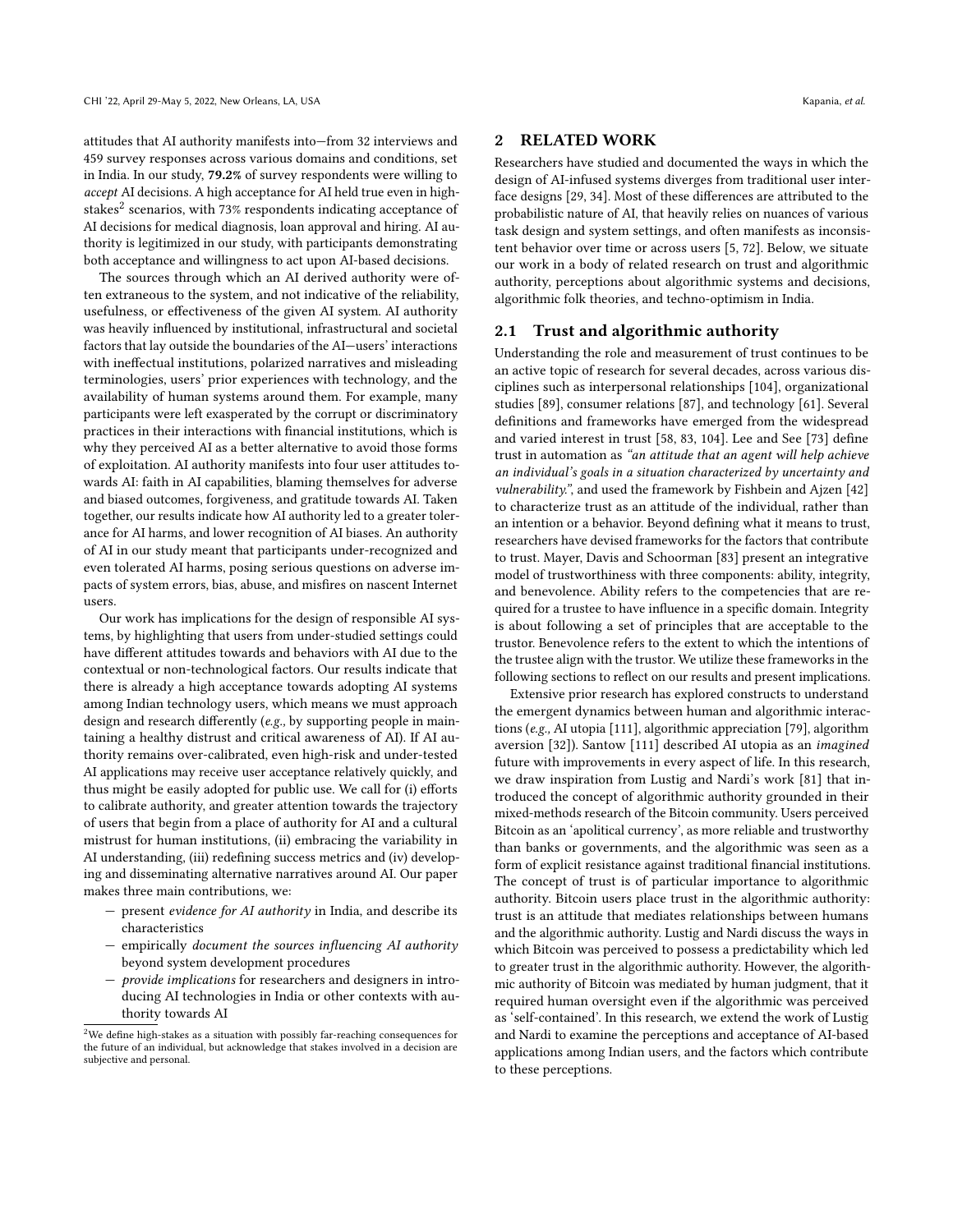## 2.2 Perceptions of algorithmic systems and decisions

The communities of HCI and CSCW have investigated the perceptions of algorithmic decision-making in comparison with human decisions (e.g., [\[13,](#page-13-3) [19\]](#page-13-0)) with conflicting results. Most studies find that individuals are more likely to trust human decisions over algorithmic decisions for tasks that require human-like skills (e.g., subjective judgment, emotion) (e.g., [\[80\]](#page-15-3)). For instance, Lee et al. [\[74\]](#page-15-2) explore perceptions of fairness and trust for four managerial decisions and find that human decisions are considered fairer and more trustworthy than algorithmic decisions for tasks requiring human skills (hiring and work evaluation). Dietvorst et al. [\[32\]](#page-14-6) found that human forecasters are resistant to using algorithms, especially after seeing them perform (algorithm aversion). Logg, Minson, and Moore [\[79\]](#page-15-16), however, present contradicting results: they find that people rely on algorithmic advice over human advice for forecasting (algorithmic appreciation), but this effect waned when they had to choose between their own judgment *vs.* an algorithm. Others in the community have studied human perceptions of AI through a wide-ranging set of methods [\[39,](#page-14-7) [63\]](#page-15-17). Cave, Couglan and Dihal [\[20\]](#page-13-4) conducted a survey to examine public responses to AI in the UK, and find that 25% participants associated AI with robots. Prior research has also investigated worker perceptions of technology in organizations [\[76,](#page-15-18) [93\]](#page-15-19). Höddinghaus et al. [\[48\]](#page-14-8) compared workers' trustworthiness perceptions of automated vs. human leadership. Their results indicate workers perceived automated leadership agents as being higher on integrity, but lower on benevolence than human leadership agents. Nagtegaal [\[88\]](#page-15-20) demonstrate the role of task quantifiability/complexity in perceptions of procedural justice: decision automation was perceived as less fair in tasks with higher complexity (and lower quantifiability [\[71\]](#page-15-21), such as hiring).

A related area of research examines the factors influencing perceptions of trust, algorithmic fairness and justice (e.g., [\[75,](#page-15-22) [136\]](#page-16-8)). People's perception of fairness can be complicated and nuanced, and go beyond formal algorithmic constraints. Araujo et al. [\[7\]](#page-13-5) explored the role of individual characteristics in perceptions about automated decision-making, and report that people with more knowledge about AI are more optimistic about algorithmic decision-making. Ashoori and Weisz [\[10\]](#page-13-6) report that model interpretability and transparency about training/testing datasets played a critical role in establishing trust. However, recent research by Wang et al. [\[130\]](#page-16-9) argues that for non-expert stakeholders, the effect of development procedures on perceived fairness is much smaller as compared to algorithmic outcomes and biases.

Relatively less work has been done to uncover the perceptions and acceptance of algorithmic systems in India (e.g., [\[52,](#page-14-9) [84\]](#page-15-23)). Okolo et al. [\[92\]](#page-15-24) studied the perceptions of community health workers (CHWs) in rural India towards AI, and find that CHWs considered AI applications trustworthy with expertise greater than their own. Thakkar et al. [\[122\]](#page-16-10) examined the perceptions and practices of vocational workers towards automated systems. We extend this body of work by focusing on the ways in which perceptions and intentions are shaped through factors beyond system design. We deliberately focus on 'AI systems' as opposed to 'algorithmic systems', given

the specific associations that people make through terminologies and conceptual metaphors [\[41\]](#page-14-10).

## 2.3 Algorithmic folk theories

Algorithmic folk theories are conceptions to explain algorithmic behavior and outcomes that are informally shared among similar members of a culture, but are not necessarily accurate [\[28\]](#page-14-11). Prior CSCW and HCI literature has explored people's understanding of social media algorithms [\[31,](#page-14-12) [45\]](#page-14-13), and find that users develop these folk models through their experience with technologies and social interactions. Their results indicate that a majority of people have high-level folk theories about how these algorithms work. Rader and Gray [\[102\]](#page-16-11) studied user beliefs about news feed curation on Facebook, the algorithmic behaviors that users notice and the behaviors to which they respond. Taking it further, Eslami et al. [\[36\]](#page-14-14) uncovered and codified the folk theories of the Facebook News Feed curation. Most people become aware of algorithmic involvement through unexpected behavior, which causes them to adjust their future actions.

Prior research has also made headway in examining user awareness of algorithms, and the role of that awareness in their interactions. Bucher [\[17\]](#page-13-7) developed the concept of the algorithmic imaginary as the "ways of thinking about what algorithms are, what they should be and how they function [...] plays a generative role in moulding the Facebook algorithm itself." Hargittai et al. [\[45\]](#page-14-13) study people's algorithmic skills, and report on the methodological challenges. Algorithmic skills involve the ability to identify that a dynamic system is in place (awareness), and reflecting on how those systems work (understanding) [\[45\]](#page-14-13). Another recent thread of work focuses on the ways in which users adapt behaviors around algorithms [\[53,](#page-14-15) [55\]](#page-14-16). Eslami et al. investigate the ways in which users perceive and manage bias in online rating platforms [\[38\]](#page-14-17), and propose the concept of 'bias aware design' to harness the power of users to reveal algorithmic biases.

Most of this research has been conducted with US or EU-based respondents, largely with social media, and/or MTurk users who are known to be tech-savvier than the average Internet user [\[46\]](#page-14-18). US and EU tend to have critical media discourse around the use of algorithmic systems [\[64,](#page-15-25) [119\]](#page-16-12), scrutiny about algorithmic biases from activists and civil society [\[3\]](#page-13-8), and existing/emerging laws and regulations around the use of AI [\[25,](#page-14-19) [54,](#page-14-20) [105\]](#page-16-13). This is in contrast with India, which currently lacks substantial research on responsible AI development [\[107\]](#page-16-5). Algorithmic folk theories are shaped through the above elements, which differ greatly between the contexts previously studied and our study site. In addition, our goal is not to provide explicit folk theories, instead, we connect folk understandings with users' intentions to engage with, and act upon AI decisions or recommendations.

#### 2.4 Techno-optimism and modernity in India

Prior work in HCI and ICTD has studied the discourses around technology in India, and how it has been frequently tied with notions of development [\[95\]](#page-15-5). The last two decades, in particular, have been crucial in shaping technology as the means for prosperity in India. Digital technologies are viewed as a vehicle for progress, as a solution to societal problems in developing countries [\[16\]](#page-13-9). The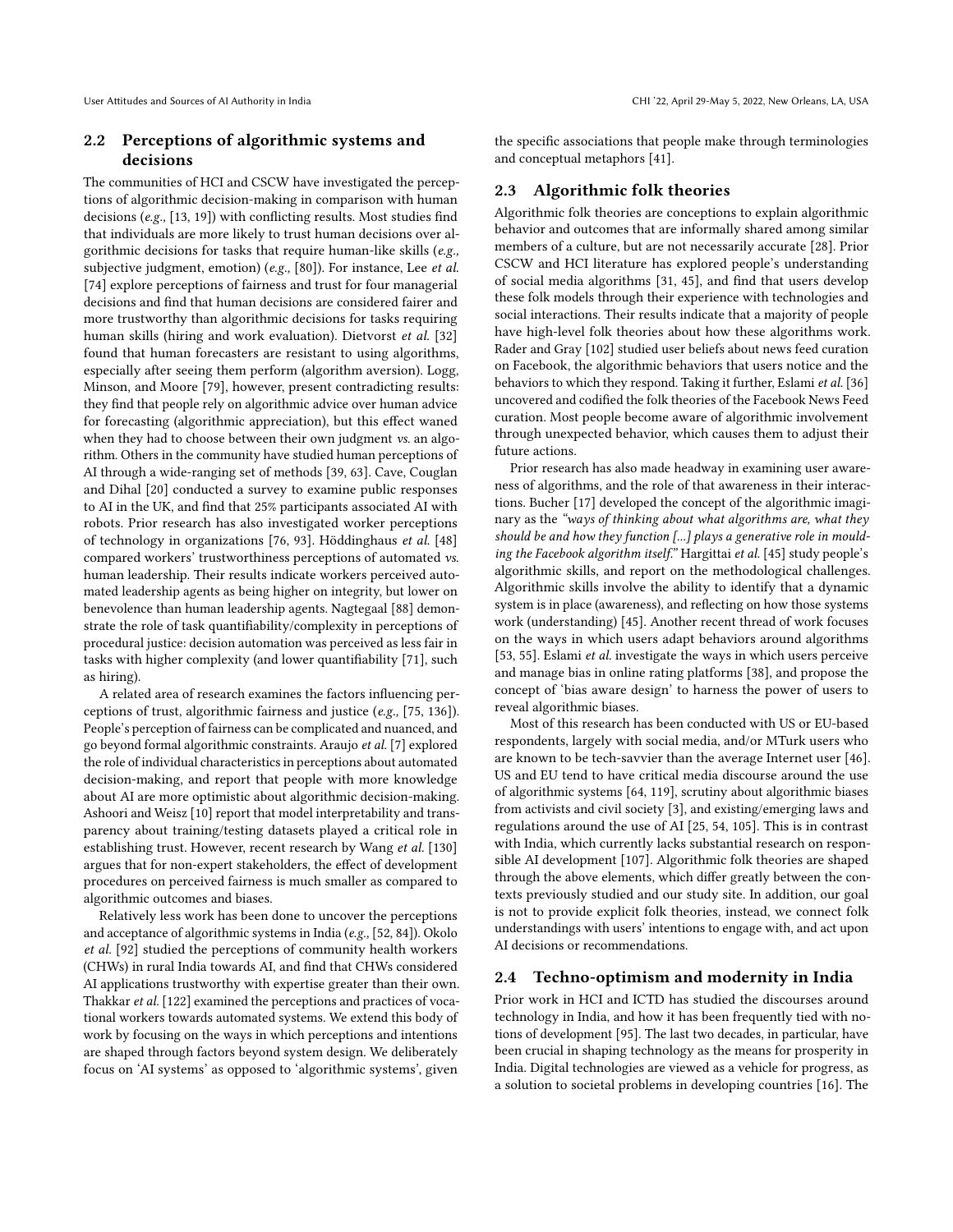following is an excerpt from Prime Minister Modi's speech in 2018 [\[86\]](#page-15-26): "Can Artificial Intelligence help us detect serious health conditions before they manifest physically? Can Artificial Intelligence help our farmers make the right decisions regarding weather, crop and sowing cycle? Friends, our Government is of the firm belief, that we can use this power of twenty-first century technology [AI] to eradicate poverty and disease. In doing so, we can bring prosperity to our poor and under-privileged sections. We are committed to achieving this vision."

The Indian government's vision for technological development manifested through two major initiatives over the recent years. First, the introduction of Aadhaar— a biometric identification system for 1.3 billion citizens, which was legitimized through a promise for poverty reduction and financial inclusion [\[120\]](#page-16-14). Secondly BHIM, an application for digital payments introduced soon after demonetization as the future for cashless payments [\[97\]](#page-15-27). Technology played a symbolic and functional role in enabling the 'leapfrogging' into the modern era. Bozarth and Pal [\[14\]](#page-13-1) examine the social media (Twitter) discourse, and find that politicians have an inclination to discuss technology in connection with development as part of their political messaging. Public discourse around technology and AI has been hyper-optimistic from the general public, the tech industry, and the government [\[96\]](#page-15-28), with several deployments underway [\[90\]](#page-15-29). Sambasivan et al. [\[107\]](#page-16-5) describe how due to the aspirational role played by AI, high risk AI solutions are often adopted too quickly in India, including in predictive policing and facial recognition, without sufficient checks and balances. Our research aligns with this perspective on effects of techno-optimism and extends this body of literature by presenting findings of the ways in which this aspirational value is shaping AI authority among Indian technology users.

### 3 METHODOLOGY

We use a mixed-methods research approach with an exploratory design [\[50\]](#page-14-21) in which the qualitative data serves as the foundation of the inquiry. In this design, the qualitative data is collected and analyzed first, followed by the collection and analysis of the quantitative data which typically uses constructs based on the emergent phenomenon from the qualitative study. First we conducted semi-structured interviews to investigate the perceptions about AI systems, users' intentions, and the ways in which those relate to their conceptions of AI. We then implemented a survey as a follow up study to measure the acceptance of AI-based outcomes with our target population. The quantitative research complements the qualitative by presenting results on acceptability with a larger sample size, and establish baseline data for Indian technology users. We describe implementation details for each method in the following subsections.

#### 3.1 Interviews

We conducted interviews with 32 adult Internet users based in different regions within India to understand perceptions of AI and their acceptance of AI-based decisions. Participants were located in various tier 1 and tier 2 cities of India, belonging to diverse age groups and occupations. Our sample also consisted of a mix of internet experience, with 16 nascent internet users that first accessed the internet only in the last 2 years, and the remaining 16 more 'experienced' that have been online for more than 2 years. We interviewed 17 male and 15 female participants. Refer to table [1](#page-4-0) for details on participant demographics.

Participant recruitment and moderation. We recruited participants through a combination of a UXR database internal to our organization, and a market research company Dowell. We conducted 'screener' conversations with potential participants to ask if "[they] had heard of the words AI or Artificial Intelligence?", and if yes, we asked them to describe what it means. We selected people who were aware of these terminologies and did not filter any participant based on their descriptions of AI. The sessions were conducted using video conferencing, due to COVID-19 travel limitations, and each interview lasted 75-90 minutes. We conducted interviews in three languages (Hindi, Tamil and English) by allowing participants to select the language with which they are most comfortable. The interview notes were recorded through field notes and video recording, and transcribed within 24 hours of each interview by the corresponding moderator. Each participant received a thank-you gift in the form of a gift card worth 27 USD or 2000 INR.

Interview structure. In line with our goal, each interview had structured sub-sections beginning with the participants' general perceptions and understanding of AI. We asked participants to share "in [their] opinion, what do [they] think Artificial Intelligence means?", and, "overall, do [they] think AI is doing more good or more harm for us? Why? In what ways?" To explore whether participants are able to recognize AI, they were then shown a series of images each containing commonly used AI applications in India across domains [\[131\]](#page-16-15), and requested to identify if and how those products use AI or not. In the main part of the interview, we used a scenario-based approach (details in the following section to probe experiences, attitudes and intentions to act. For each scenario, we began by presenting a scenario description accompanied with visuals, and then invited participants to share their initial reactions. We explicitly clarified that all applications in the following scenarios are built using AI. Following questions aligned with our goal of understanding participants' acceptance of AI technologies, how it relates to their conceptions of AI, and the factors that influence these perceptions. We asked questions around their beliefs and intentions (e.g., if AI made a decision on your loan application, would you believe it to be correct?), their preferences for human vs. AI decision-maker (e.g., What are the differences between a human making a decision on your loan application and an AI making that decision?, the kinds of information they would like to know about the system, and the level of control they believed the AI systems should have in the given scenario. Within each scenario, we also elicited reactions for a negative outcome for the individual (e.g., loan rejection, wrong medical diagnosis). The final part of the interview focused on reflecting on qualities of an ideal, responsible AI, the kinds of tasks that an AI system should or should not do.

Scenario selection. We draw inspiration from prior research on examining various perceptions of trust [\[10,](#page-13-6) [74\]](#page-15-2), fairness [\[7,](#page-13-5) [136\]](#page-16-8), justice [\[13\]](#page-13-3) and explanations [\[33\]](#page-14-22) in using scenarios $^3$  $^3$  to investigate

<span id="page-3-0"></span> $3$ Drawing from Lee et al. [\[74\]](#page-15-2), "studies have suggested consistency between people's behaviors in scenario-based experiments and their behaviors in real life [\[137\]](#page-16-16).'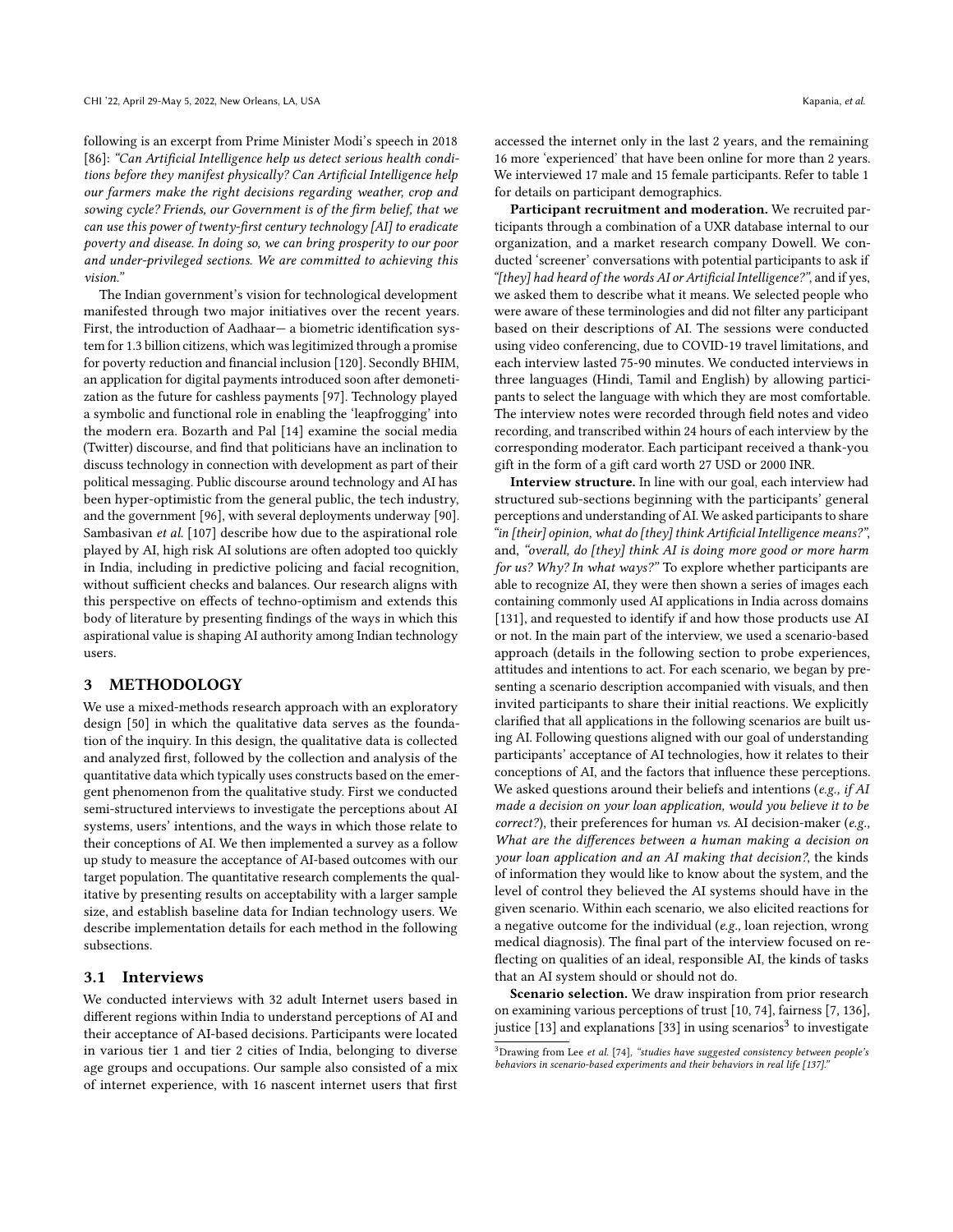<span id="page-4-0"></span>

| <b>Type</b>              |                                                                                                                                                                                                                                                                                                                                                                                                                                                          |
|--------------------------|----------------------------------------------------------------------------------------------------------------------------------------------------------------------------------------------------------------------------------------------------------------------------------------------------------------------------------------------------------------------------------------------------------------------------------------------------------|
| Gender                   | Female (17), Male (15)                                                                                                                                                                                                                                                                                                                                                                                                                                   |
| Location                 | Delhi (7), Uttar Pradesh (5), Haryana (4), Gujarat (3), Karnataka (3), Maharashtra (3), Tamil<br>Nadu (2), Goa (1), Kerala (1), Odissa (1), Rajasthan (1), Telangana (1)                                                                                                                                                                                                                                                                                 |
| Age                      | Average (32.9), Standard deviation (8.6), Minimum value (21), Maximum value (54)                                                                                                                                                                                                                                                                                                                                                                         |
| <b>Highest Education</b> | Higher secondary (10), Bachelor's degree (or equivalent) (19), Master's degree (or higher) (3)                                                                                                                                                                                                                                                                                                                                                           |
| Occupation               | Small-medium business owner (6) ( <i>e.g.</i> , jewellery shop, electricity shop, tea shop)<br>Full-time consultant (3) (e.g., account resolution, legal manager)<br>Full-time logistics employee $(3)$ (e.g., shipping, export, manufacturing)<br>Teaching (2) (e.g., school teacher, home tuitions)<br>Freelance $(2)$ ( <i>e.g.</i> , content writer)<br>Miscellaneous $(5)$ (e.g., non-profit, sales, recruiting, bank manager, executive assistant) |
|                          | Homemaker (6), Farming (2), Unemployed (3)                                                                                                                                                                                                                                                                                                                                                                                                               |

Table 1: Summary of participant demographics for the interviews, n = 32. We aim for regional diversity in our sample, but do not have enough participants from each city to cross-tabulate the differences across regions.

perceptions. We used four scenarios in the study: (1) loan assessment, (2) financial advisor, (3) medical diagnosis, and (4) hospital finder (details in appendix A). The scenarios were a part of a vignette experiment with 2 (decision-support vs. decision-making) x 2 (health vs. finance) within-subjects design. We randomized the four scenarios across these participants using Latin Square Design [\[15\]](#page-13-10) to control for ordering effects, if any.

Healthcare and finance are a visible, explicit policy focus (see NITI Aayog Strategy of 2018 [\[1\]](#page-13-11), and the latest responsible AI strategy of India [\[2\]](#page-13-12)), and key areas for private sector deployments [\[44,](#page-14-23) [100\]](#page-16-2). Participants were the subject of the decision-making in these scenarios, and thus, we selected relatively common interaction use cases [\[13\]](#page-13-3) within which most participants could situate themselves (at present or in the future), even if they had not previously encountered those specific algorithmic systems. We developed the scenarios to represent decision-making with different kinds of agency to affect decision-making (e.g., decision support where the AI makes a recommendation and the user is the deciding agent, and decision-making where the AI makes a decision about or on the behalf of the user). Each scenario was based on real-world examples of AI systems. We used hypothetical scenarios (instead of commonly-used consumer applications) to control for differences in actual prior experiences across participants, so that these effects do not manipulate the results of our study.

Analysis and coding. After transcribing, we translated all the Hindi and Tamil interviews into English, our primary language of analysis. We followed the qualitative data analysis approach by Thomas [\[123\]](#page-16-17) to conduct multiple rounds of coding at the sentence and paragraph level. We began by open coding instantiations of perceptions, assumptions and expectations of/around AI. Two members of the research team independently read all units multiple times, and identified categories (unit of analysis) together with a description and examples of each category, until a saturation point was reached. Our upper level categories were guided by the evaluation aims, comprising (1) general perceptions about AI, (2)

perceived harms and benefits, (3) sources of AI perceptions, (4) acceptability of AI interventions, (5) willingness to give authority, and (6) human vs. AI vs. human and AI. These codes were discussed and iteratively refined through meeting, diverging and synthesizing. We consolidated our codes into two top-level categories on defining AI authority, and the sources of AI authority.

Research ethics and anonymization. During recruitment, participants were informed of the purpose of the study, the question categories, and researcher affiliations. Participants signed informed consent documents acknowledging their awareness of the study purpose and researcher affiliation before the interview. At the beginning of each interview, the moderator additionally obtained verbal informed consent. We stored all data in a private Google Drive folder, with access limited to the research team. To protect participant identities, we deleted all personally identifiable information in research files. We redact all identifiable details when quoting participants. Members with research backgrounds in HCI, AI, psychology, and interaction design constitute our research team. Authors located in India moderated the interviews. All researchers were involved in the research framing, data analysis, and synthesis.

#### 3.2 Survey

The interviews revealed that AI authority manifested, in part, as acceptance of AI-based decisions. We further confirm this observation by examining the acceptability of AI outcomes through a survey with a larger audience. Our qualitative research informed the operationalization process, and we use acceptability as the construct for measurement. AI authority is a multi-dimensional concept of which a likelihood to accept AI decisions is only one element. The survey was completed online and received a total of 459 respondents. We used a scenario-based approach for the survey, similar to prior research in this space [\[7,](#page-13-5) [10\]](#page-13-6). The scenarios were a mix of high- and low-stakes situations, which we describe below.

Sample. Members of an online market research panel, Cint were invited to participate in our survey. All participants were based in India, and above 18 years of age (minimum age of consent). We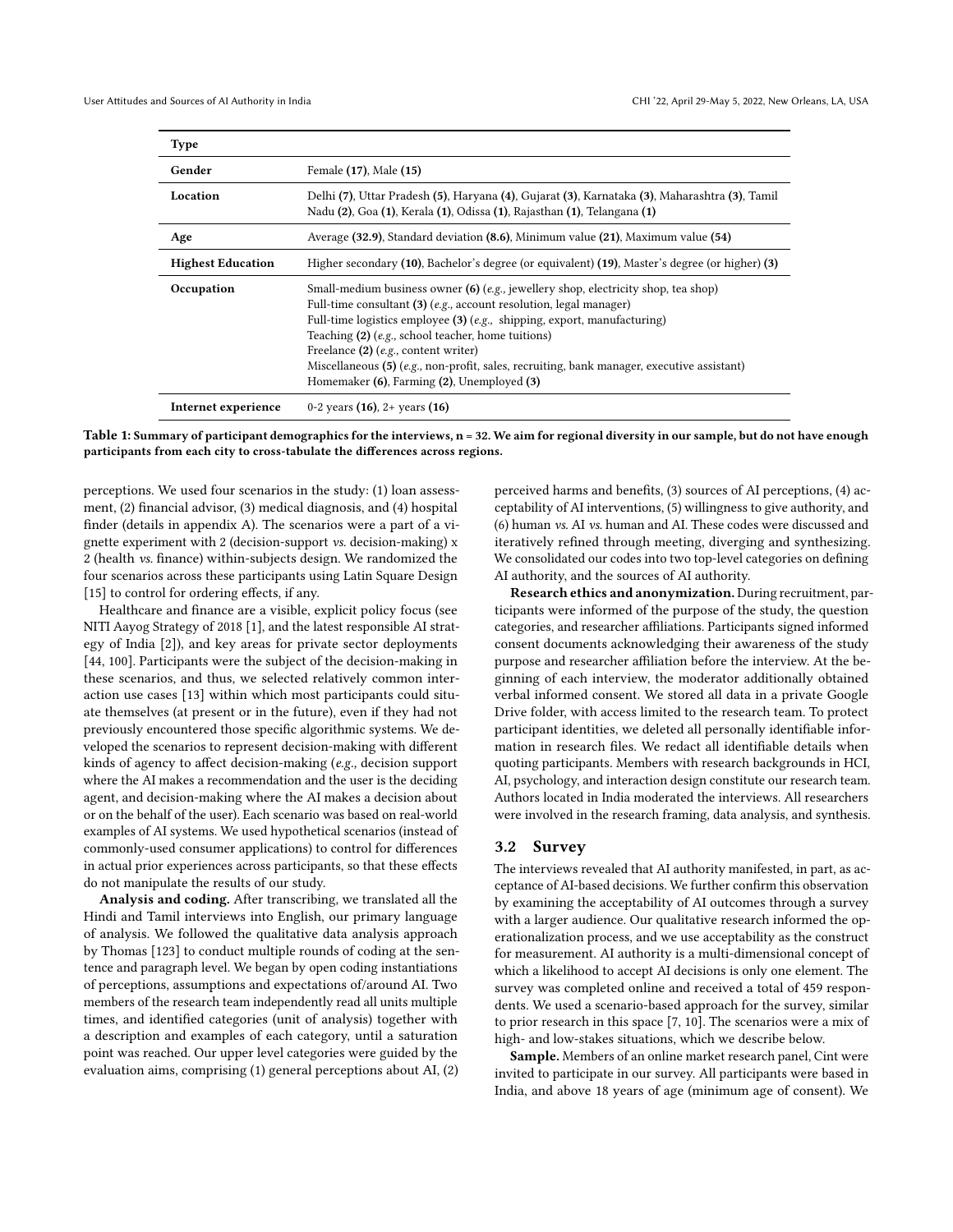<span id="page-5-0"></span>

| Type                     |                                                                                          |
|--------------------------|------------------------------------------------------------------------------------------|
| Gender                   | Female (207), Male (249), Non-binary/third-gender (0), Prefer not to answer (3)          |
| Age                      | 18-24 (110), 25-34 (238), 35-44 (84), 45-54 (22), 55 or older (4), Prefer not to say (1) |
| <b>Highest Education</b> | Higher secondary (96), General Graduate (176), Professional Graduate (187)               |
| Internet experience      | 0-5 years $(107)$ , 5+ years $(352)$                                                     |

Table 2: Summary of participant demographics for the survey with 459 respondents

began the survey by eliciting informed consent from respondents. The inclusion criteria for our survey was similar to the interviews. The screener question asked, "how much do you know about Artificial Intelligence?" We included respondents that had at least heard of the words Artificial Intelligence. Those who answered, "Never heard of AI" were not asked any further questions. After the screening and attention check questions, we were left with 459 respondents that completed the entire survey. Each respondent received \$1.70 (INR 150) as compensation for their participation. We describe their demographic details in table [2.](#page-5-0)

Questionnaire. The survey questionnaire was implemented in Qualtrics. Our questionnaire consisted of 14 questions in total, with a mix of multiple-choice (11) and open-text questions (3). It was divided in four sections: understanding of AI (2), AI acceptability in general (1), scenario-specific AI acceptability (7) and demographics (4). On average, it took respondents 6.5 minutes to complete the online survey. After completing the screener, the first question focused on their understanding of AI. The open-ended question asked, "how would you explain Artificial Intelligence to a friend?" We then requested respondents to provide upto three examples of how AI is used today. The seven questions about measuring AI acceptability ranged on a Likert scale of 1 being "Not at all accepting" to 5 being "Extremely accepting". The questions were worded with the respondents as the subject of decision-making. Each question on AI acceptability was phrased with a variation of, "How accepting would you be of a decision made by an AI for you?", with the scenarios embedded at the end of the question and highlighted for readability.

After understanding their general willingness to rely on AI for decision-making, we used six scenarios to understand the level of AI acceptability in varying situations/domains: three high-stakes, and three low-stakes. The six scenarios are (1) medical diagnosis, (2) loan approval, (3) hiring decision, (4) song recommendation, (5) route recommendation, and (6) auto rickshaw pricing. We use a within-subjects design, where all respondents were shown all 6 scenarios, presented independent of each other in a randomized fashion to account for any ordering effects. In addition to the Likert scale items, participants were asked to describe why they were willing to accept decisions made by an AI, if at all. Finally, we also included demographic questions (optional to answer) about respondent's age, gender, education, and internet exposure.

Analysis. We performed several kinds of analysis to determine the prevalence of AI acceptability across various scenarios. We present two key measures from our analysis in table 2(a), (1) the mean acceptability in our sample, (2) 'significant acceptability' which represents the percentage of respondents that selected midpoint (>=3 i.e., "Moderately accepting") or above on the Likert scale for AI acceptability. The questions on levels of AI acceptability were

analyzed by calculating percentages and cross-tabulated to view demographic-specific percentages for certain questions. We performed an independent samples t-test to compare AI acceptability between males and females. We conducted a one-way ANOVA to study the influence of age and internet exposure on acceptability. Finally, we performed a qualitative analysis to the open-ended questions using an approach similar to the interviews (see section [3.1\)](#page-4-0). We conducted multiple rounds of coding at the response level in conjunction with participants' survey ratings to surface high-level themes. We include direct quotes from our survey respondents in the Findings with the prefix 'S#', to differentiate from our interview participants prefixed 'P#'.

#### 4 FINDINGS

We describe the concept of AI authority and the various high-risk actions that participants indicated they would be willing to take in section 4.1. Our study identified four user attitudes to AI authority (section 4.2). We then describe the sources through which an AI acquires authority, which lie outside the boundaries of the system (section 4.3).

#### 4.1 What is AI authority?

We draw upon Weber's definition of authority, as a form of power whose use is legitimized by those on whom the power is exercised [\[132\]](#page-16-18), and extend the work of Lustig and Nardi [\[81\]](#page-15-7) to define AI authority as the legitimized power of AI to influence human actions, without requiring adequate evidence about the capabilities of a given system. AI was seen as reliable and infallible, and thus considered worthy of authority. Participants were willing to trust and accept AI-based outcomes, and perceived AI as a better alternative to the human institutions with which they currently interacted. Thus, AI authority emerged as a form of 'voluntary compliance' [\[127\]](#page-16-19) that was seen as justified by users.

The conceptual metaphors and terminologies can play an important role in our interactions with technology [\[41\]](#page-14-10). We broaden the conceptualization of authority from 'algorithmic' [\[81\]](#page-15-7) to 'Artificial Intelligence' for the unique disposition of 'AI' to gain authority due to the hype, optimism and narratives surrounding its use. The techno-optimistic narratives, among other sources, played a key role in generating legitimacy for AI authority among the participants in our study. The acceptance of AI decisions was often due to reasons beyond system design characteristics and performance. Participants perceived AI as a panacea— a tool to prevent discrimination and injustice that they had previously encountered in interactions with traditional institutions, as opposed to the ways in which Bitcoin users in Lustig and Nardi's research [\[81\]](#page-15-7) viewed the algorithm as a technology of resistance.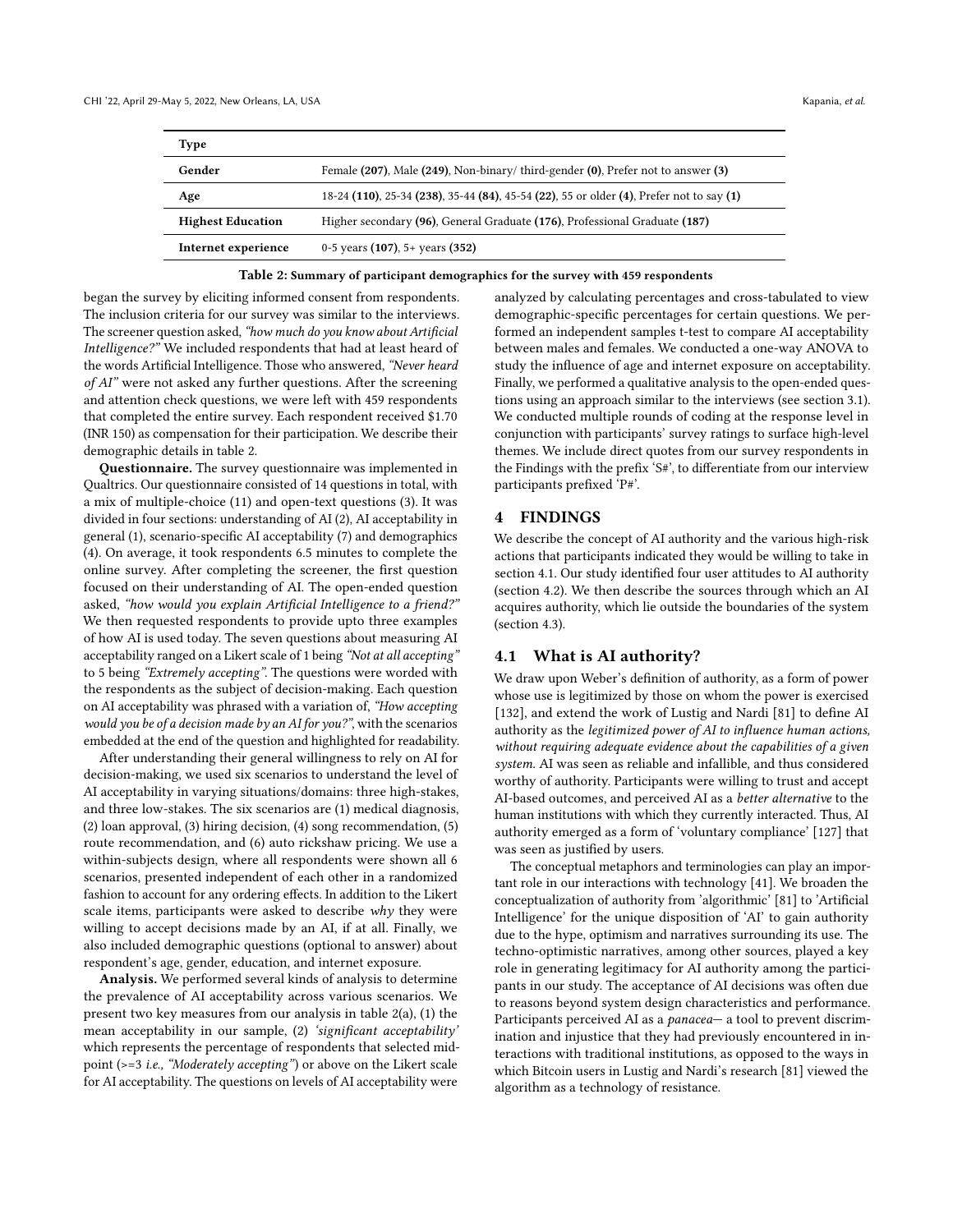<span id="page-6-0"></span>

| Case/Measure       |                              | <b>Acceptability (mean)</b> | Significant acceptability |
|--------------------|------------------------------|-----------------------------|---------------------------|
| General            |                              | $3.60$ (SD=1.15)            | 79.2%                     |
| <b>High-Stakes</b> |                              |                             |                           |
|                    | <b>Medical Diagnosis</b>     | $3.37$ (SD=1.23)            | 72.8%                     |
|                    | Loan Approval                | $3.46$ (SD=1.21)            | 76.2%                     |
|                    | <b>Hiring Decision</b>       | $3.36$ (SD=1.27)            | 72.3%                     |
| Low-Stakes         |                              |                             |                           |
|                    | <b>Song Recommendation</b>   | $3.81$ (SD= $1.08$ )        | 85.0%                     |
|                    | <b>Route Recommendation</b>  | $3.87$ (SD= $1.03$ )        | 87.3%                     |
|                    | <b>Auto Rickshaw Pricing</b> | $3.63$ (SD=1.16)            | 80.2%                     |

Table 3: The level of acceptability of AI-based decisions for the six scenarios from the survey, with a total of 459 respondents. Significant acceptability for a scenario represents the percentage of respondents that selected mid-point  $(>= 3 i.e., 'Modern' key')$  or above on the Likert scale.

We find that over 79% survey respondents reported significantly high acceptance (i.e., selected midpoint (>=3 "Moderately accepting") or above) of decisions/recommendations made by an AI system, averaged across the six scenarios. A willingness to accept AI-based outcomes for respondents in both studies was often guided by the consequences associated with a decision. On average, 84.1% survey respondents were willing to accept decisions in 'low-stakes' AI scenarios, whereas only 73.8% respondents were willing to accept decisions in high-stakes AI scenarios (see table [3\)](#page-6-0). We combined the three high-stakes scenarios (Cronbach's  $\alpha$  = 0.83), and three lowstakes scenarios (Cronbach's  $\alpha$  = 0.77) into two distinct scales to examine the effects of personal characteristics on acceptability. Gender was relevant for AI acceptability across the three measurements, with females seeing AI systems as significantly more acceptable than males. Finally, we found no significant association between internet exposure and AI acceptability. We present the responses across the acceptability scale for each scenario in Appendix A.

Interview participants also indicated a willingness to take highrisk actions based on outcomes. Several participants noted an acceptance of the medical diagnosis by AI, with an openness to undergo medical treatment, for instance, "the AI has given me a diagnosis. I will go to the hospital and get the necessary treatment. [...] I have more confidence on an AI instead of a doctor." (P21) Participants were willing to accept loan assessments, and in fact, preferred that AI evaluated their application over a human loan officer. For the decision-support scenarios, most participants reported an inclination to follow AI recommendations (e.g., visit a hospital, budget income, invest in financial schemes), often mediated by their own judgment. As P11 expressed, "I would definitely invest in businesses suggested by an AI, because I am 100% sure that it would be the right recommendation." During each interview, we explored situations in which users might receive opposite recommendations from a human expert vs. an AI. Several participants reported not only an intention to act on AI outcomes, but also an inclination to follow AI-based recommendations over those by a doctor or financial advisor. As P7 described, "I would definitely go with AI if there is a contradiction. There is a clear logic behind an AI." Overall, participants demonstrated a tendency to accept AI decisions as correct, and believed AI was worthy of authority unless they had evidence to the contrary.

#### 4.2 User attitudes to AI Authority

Participants' trust in the AI applications of the scenarios was underpinned by their beliefs about AI's high competence and benevolence, where different levels of trust could result in diverging intentions or behaviors. AI was considered reliable, that it is high-performing and capable of making correct decisions or recommendations. Participants also perceived AI as infallible and emotionless— that systems are based on facts, logic, rules and conditions or parameters, for example, a loan assessment AI looks at whether an individual's salary is above a certain threshold to determine whether they are eligible for a loan.

Participants in our study ascribed a positive or neutral intent to AI in their responses (more in 4.2.1), and displayed a motivebased trust in the systems presented in the scenarios, which was also observed by Kramer and Tyler [\[67\]](#page-15-30). The social conception of trust suggests that people are influenced by their attributions of the motives of authorities  $[67]$  - "attributions of positive intent lead members to trust the authority, and accept the decision onto themselves." Next, we present the four user attitudes of faith, forgiveness, self-blame, and gratitude, that accompanied the authority of AI, and the ways in which these attitudes affect people's interactions with AI applications. The following attitudes towards AI made participants more likely to accept AI-based outcomes, even in situations where they receive a wrong or unfavorable outcome.

4.2.1 Faith. A commonly held attitude towards AI was a faith in its capabilities and intent, which persisted even when interviewees received an unfavorable outcome. Participants maintained that AI is between 90% to 99% accurate $^4$  $^4$ , with a recurrent estimate of 95% accurate. For example, P28 suggested that they "might face an issue 1 out of 100 times. It is very rare." for a medical diagnosis application. A normative perception across our interviews and survey was that "computers do not make mistakes like humans do" (S265). Many participants had the faith that AI would only provide an outcome if it is confident in its abilities. As P9 suggested, "I will believe an AI because it will not tell me such a big thing that I have a [blood] clot, unless it is confident in itself."

<span id="page-6-1"></span><sup>4</sup>Participants did not specifically use technical jargon like accuracy, instead, they expressed the percentage of times an AI system would give the 'right/correct' outcome, which we loosely translate to accuracy.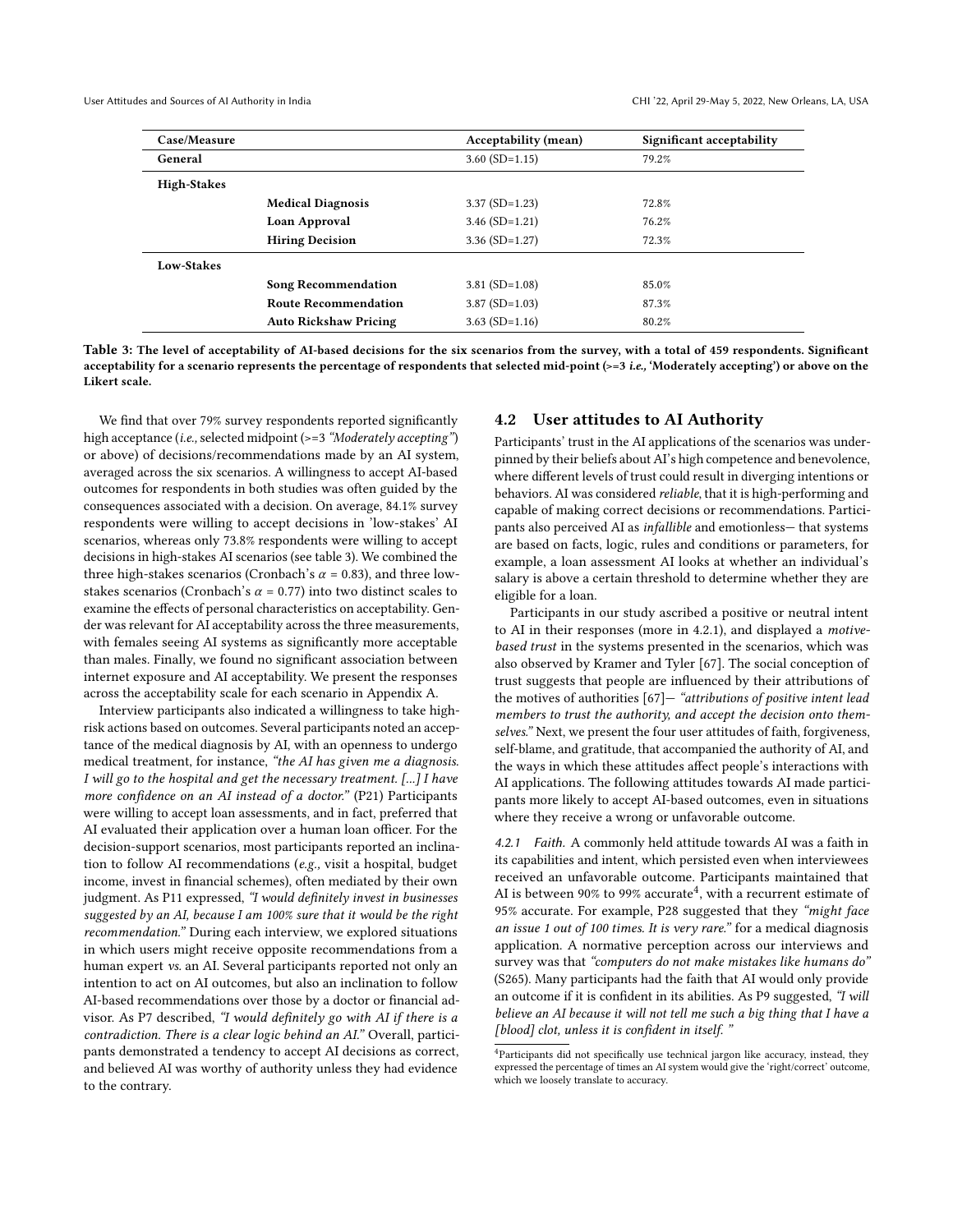Participants ascribed neutral or good intentions to AI applications in the scenarios, in contrast to their perceptions of humans with malicious intentions to gain out of their circumstances. Participants suggested that an AI system would have no incentive to cheat or fraud— which P19 described as, "AI has nothing to gain, not a fixed salary or a commission or incentive. AI is neutral, it is a machine, it is a robot. So the suggestions from an AI will also be good." Prior work has documented the ways in which 'information' and its use is considered inherently objective, free of personal opinion [\[6,](#page-13-13) [99\]](#page-15-31). Our research confirmed this perspective— AI is seen as fair because it is 'driven by data'. In participants' rationale for accepting AI decisions, the data driven nature of AI was limited to their own data, as opposed to curated training datasets that can be fraught with biases [\[101\]](#page-16-20). P2 reported, "if the system/AI is doing that, it will not take into account that factor of human judgment. In a way, it is good that everyone will be treated impartially or fairly. The one who deserves the loan and meets the full requirements, gets the loan. The system will take into account every aspect of your ability to pay the loan."

In addition, the AI systems in the scenarios were seen as more capable of fair decision-making than human institutions. Where human processes were riddled with inconsistencies and manipulation, AI was seen as simply a rule-following, clearly specifiable system that took into consideration every parameter that should be a part of the decision making process, and thus fair. P12 expressed their intention to accept a loan assessment AI over a human officer because, "officers make you go through so many procedures for a single approval. It will be easy if you have connections at the office. Otherwise, they will ask you to visit one counter after another, and make you wait in long queues. It is simply exhausting." Colquitt presented four types of organizational justice [\[24\]](#page-14-24): distributive, procedural, interactional, informational. Participants consider the procedures, workflows, practices of institutions as a frequent source of unfairness (procedural and interactional injustice). These findings point to a need to reorient our research from an exclusive focus on outcomes towards a approach which takes into consideration the entire procedure of receiving an outcome and the various interactions it involves.

4.2.2 Forgiveness. Several participants demonstrated an inclination to forgive or justify 'wrong' decisions or incorrect recommendations, and give the system multiple opportunities before reducing or terminating use. P19 expressed that it would not be fair to blame the hospital finder AI if they did not have a great experience at the hospital: "if the AI gave a recommendation, I visited the hospital and did not like the doctor's treatment, then that is not the AI's fault. That is my personal judgment. AI cannot tell me that the doctor will behave well or give the right treatment. " The 'forgiveness' towards AI was greater in the decision-support scenarios because participants had a 'choice' among the recommendations. For example, if the user selected between the five schemes recommended by the AI, and the recommendation did not work well for them, then they did not blame the AI because they believed they made a choice among those options.

Several participants did not view AI itself as a frequent source of errors or biases. The forgiveness towards AI partly arose out of participants' under-recognition of the range of system errors and

biases embedded in AI systems. Instead, participants humanized the AI development process by recognizing the high-level system design decisions (e.g., "what conditions are used" (P24)), the collection and input of data— for which institutions or other individuals are responsible. If an AI made the wrong decision, participants hypothesized that it could be the fault of the system developer (e.g., "low-level mistakes by the programmer" (P25)), or the institution engaging the system (e.g., "hospital did not update the information"). A few participants acknowledged the ways in which the data could be manipulated (e.g., fake reviews or institutions intentionally sharing the wrong information). "I would be disappointed, but I would not blame it completely. It is a machine after all. It is trained to do things in a certain way. [whom would you blame then?] Maybe the programmer. [laughs] They have not trained the computers to do the hospital search in a better way."

4.2.3 Self-blame. Participants believed that AI is infallible, that it makes the right decisions and gives the correct outcomes. Users perceived that AI is built by specifying conditions (like a rule-based system, if-else), and there was not much scope of questioning the AI outcomes. This notion of being based on clear conditions manifested into self-blame. Participants consistently blamed themselves for receiving an adverse outcome, especially in the loan assessment scenario. As P32 described, "If we give proper documents, it [AI] will give loan, else there must be some problem with our documents." Users conjectured that an unfavorable outcome was their error, because an AI rarely ever makes mistakes. For example, participants had a tendency to believe a wrong outcome by AI meant they did not correctly input their medical history into the health application, or entered the wrong location for finding a hospital, or did not upload the necessary documents for financial advising.

Participants viewed AI systems as emotionless, logical entities. As P18 mentioned, "the decision is right if we keep our emotions aside and think logically. If they [institutions/developers] have certain rules, then they will decide based on those rules. If we did not fulfill those requirements, then we did not receive the loan." Moreover, in some cases, participants believed that they deserved to receive an unfavorable outcome. For instance, users speculated that a loan rejection was "based on [their] transactions" (P4), and meant they had ineligible finances or collateral to receive a loan. Overall, participants had a low recognition of the potential for AI errors and biases, and instead held themselves or institutions accountable for unfavorable outcomes. Self-blame was a recurring attitude which we observed among our participants, but it frequently had no basis from the scenario. There is an urgent need to combat self-blame (some potential approaches in section 5), or else users might not recognize when an outcome is biased, unfair. Users might not seek recourse or alternative opportunities if they believe that they received an unfavorable outcome, but one that is deserved.

4.2.4 Gratitude and benevolence. Participants felt a sense of loyalty and gratitude towards AI— that they were indebted to AI for the convenience it afforded and reducing dependence on others. 41 survey respondents mentioned 'ease' and convenience within their rationale for accepting AI-based decisions. AI, and technology in general, helped several participants feel independent, for they did not need to rely on others for 'trivial' tasks such as navigating to a location or finding some information. This indebtedness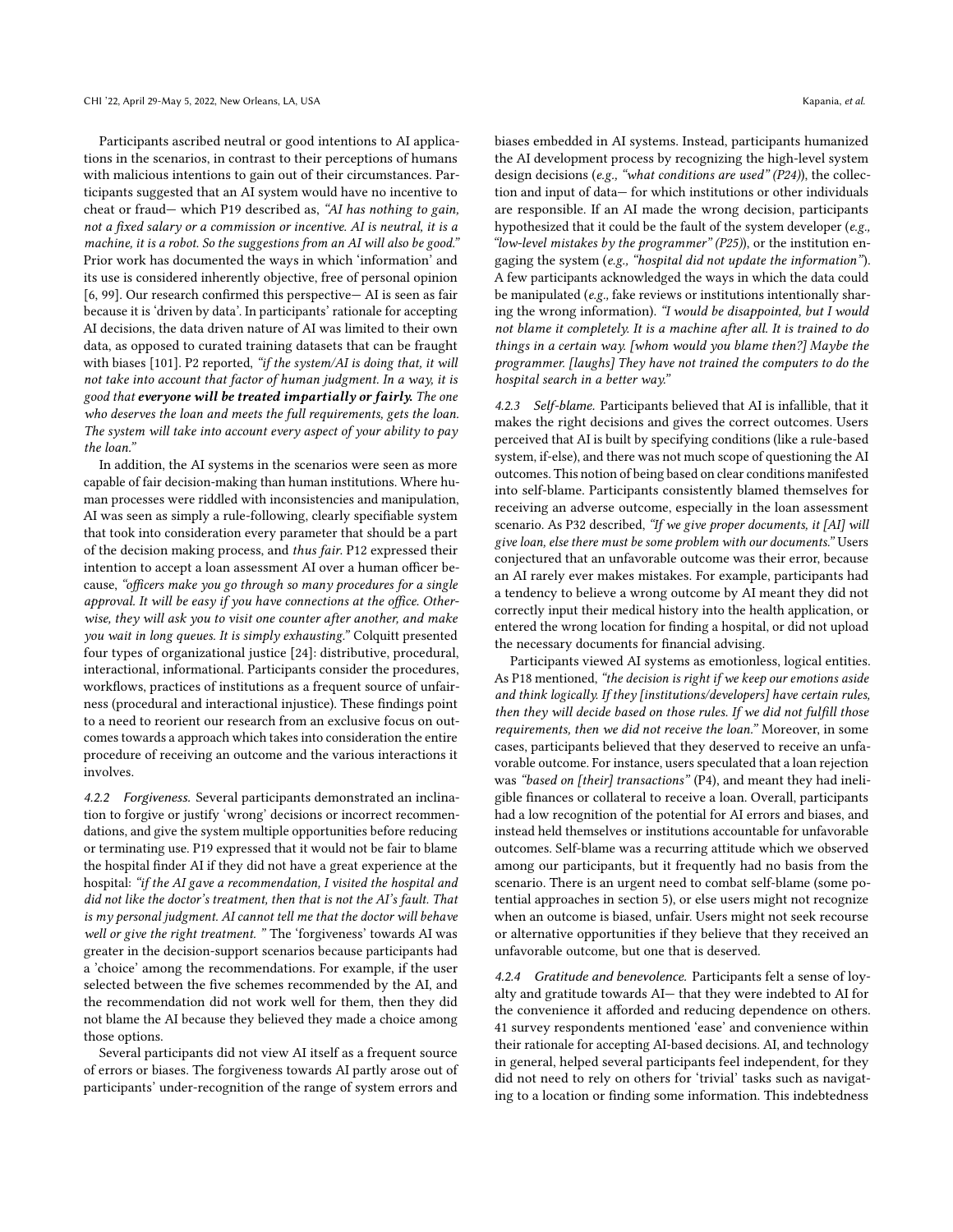and gratitude was more noticeable with newer internet users, who shared instances of feeling liberated through their use of AI. Participants' prior interactions with general-purpose AI systems (e.g., maps, search, voice to text) generated this attitude of indebtedness. In this way, the authority of transferred from a general conception of AI as a technology to more specific AI use cases that we discussed in our interviews.

Participants often equated Artificial intelligence with informationfinding tools or voice technologies, for instance, P9 expressed, "I bought this smartphone recently. The age at which I am, if I had to ask something, I used to go to 10-12th class students. Now AI has made it easier for me, as I do not feel any awkwardness in asking anything— it is artificial afterall. " Applications built using AI had showed them promise, and transformed their lives in many ways. As P11 described, "I fully believe AI. Till now I have used it for many online tasks and it has never given me the wrong result. Whatever it says will be the right thing." Participants were willing to act upon AI decisions because their prior interactions with AI were reliable, and used those instances as justification for conferring authority to AI, even if these interactions were with completely different systems. P11 recounted their experience with a Maps application while discussing the medical diagnosis scenario and how that solidified their trust in AI applications: "I like all things created with AI. While doing field work, on some nights I had to stay outside till 12 am. It [AI] helped me reach home safely. I can trust it with my eyes closed. "

Beyond these sentiments of indebtedness, several participants reported a tendency for benevolence in sharing their data. While interviewees wanted more control over the use of their data, including knowing what data is collected/used, most of them felt comfortable sharing the data in exchange for reliable decisions or recommendations. In participants' perspectives, good outcomes necessitated sharing various kinds of information. P22 discussed their current use of a health app for managing PCOD, and that they were comfortable sharing their health information because "the information that they give is valuable to me." Users viewed AI systems as a 'safe space' free of judgment, and several interviewees were more comfortable sharing their personal data with an AI, 'a machine' over humans. As P24 discussed, "Most people are not comfortable to discuss their financial needs for loan. There are certain personal questions that a bank might ask me. I am answering questions at my home for an AI. A machine is asking me a question, and I am not being encroached or judged for my choices even though my information is going out."

#### 4.3 Sources of AI authority

In this section, we present four sources through which AI acquired authority. A propensity to confer authority to AI was influenced by: (1) interactions with ineffectual institutions, (2) techno-optimistic narratives and misleading terminologies around AI, (3) users' prior interactions with applications, and (4) unavailability of alternative systems. AI authority was often derived through one or all of the above sources, often a combination (e.g., a good experience with a different healthcare mobile application, and the unavailability of a medical doctor in their village). We emphasize that AI authority could be misplaced: if AI derives legitimacy and influence over people's actions through sources which lie outside the AI system

and are unindicative of the efficacy of the given system, then an intention to act upon AI decisions introduces a potential for individual harm. These sources of AI authority are extraneous to the system— they provide no evidence that the system will be effective, and moreover, unbiased to the user. In reality, an AI system could be completely dysfunctional (poor performance, unfair), and still gain authority among users.

4.3.1 Interactions with ineffectual institutions. Many participants were exasperated by the discriminatory practices and unjust interactions with human systems. While users appreciated the perceived qualities of AI, they often projected AI as a better alternative to human systems. This contrasts with prior work by Lee and Rich [\[77\]](#page-15-32) which reported that users in the US with cultural mistrust in doctors consider healthcare AI equally untrustworthy. We find that that authority represented a balancing act: AI was more authority-worthy, a better alternative because human institutions were perceived as ineffectual. For example, participants found it unfair when business representatives directed patients to specific hospitals to receive a small fee, or financial planners recommended certain products to meet their quarterly targets. Several interviewees narrated their experiences with bureaucratic decision-making institutions (not just banks), with corruptible officers demanding a bribe as the only way to approve their application. AI was consistently seen as a mechanism to avoid encountering corrupt or prejudiced practices in their interactions with institutions. As P26 expressed,

> "if a lower middle class individual visits a bank, they ask for so much documentation which you cannot fulfill. The biggest reason for this is that bribes work in many banks for sanctioning loans in India. I have faced this myself. If you go to a bank, the mediators will get a hold of you and ask for 15-20% of the loan amount. Then they will clear all your documents. If there is an AI in this place, then there would not be any issue."

Participants' mental models of how institutions functioned also influenced their willingness to give authority to an AI. Human systems were perceived as flexible and open to negotiation— "they can bend a few rules and make it work" (P2). Human institutions often used appearance and identities as proxies for decision-making, which was perceived as unfair, and an aspect that could be detached from AI systems. P6 described how, "AI works on logical thinking, not sentimental thinking. Unlike an officer, AI does not have a predetermined image of anyone— it would not judge them by their appearance or standard of living. " Participants conferred authority to AI as they believed that an AI would not consider their appearance/identity but only their documents to arrive at a decision.

Building and maintaining interpersonal relationships within institutions helped individuals navigate decision-making situations with ease. AI was a better alternative than humans with a perceived 'partiality' towards known acquaintances, friends or family. Overall, participants considered human institutions as prone to biases, and thus, a human-AI collaborative decision would be equivalent to a human-only decision susceptible to manipulation. Several interviewees described the concept of human-in-the-loop as 'interference' (here, humans supervising AI decisions). Users preferred that only AI made the decision to avoid any form of exploitation, and a human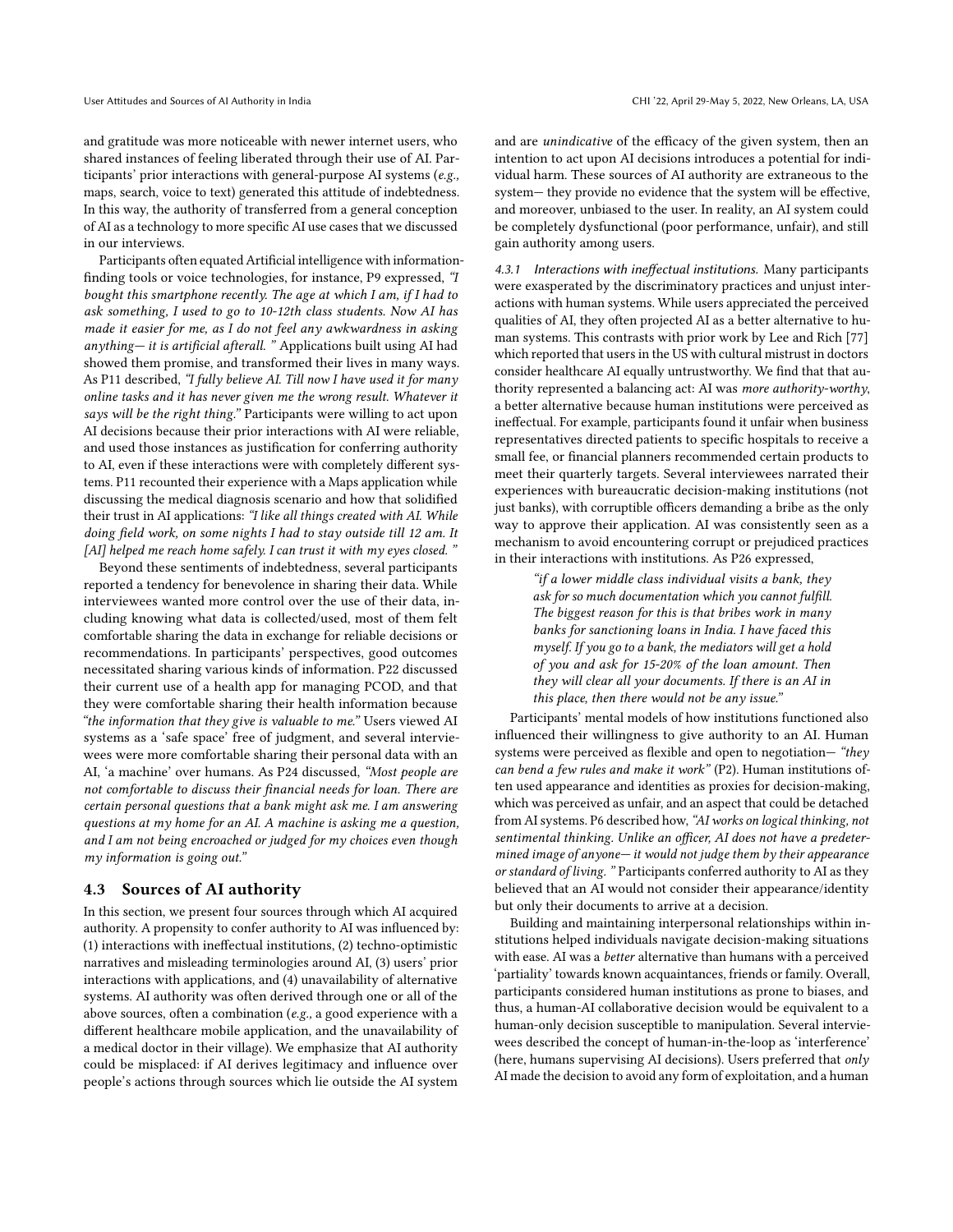

Figure 1: AI derives authority through sources that lay outside the system: users' interactions with ineffectual institutions, techno-optimistic narratives and misleading terminologies, users' prior experiences with technology, and the resource constraints with human systems. Finally, AI authority resulted in user attitudes of faith, forgiveness, self-blame and gratitude that made them vulnerable to harm.

can be involved before or after the decision is finalized (e.g., guiding/supporting through the procedure or an unfavorable outcome, receiving feedback on the recommendation or decision).

4.3.2 Techno-optimistic narratives and misleading terminologies. The narratives about AI that surfaced in our research often originated from media (e.g., Sci-Fi movies like the Terminator), news articles, or government perspectives and initiatives. Most descriptions of AI were polarized and extreme: mostly optimistic, and rarely very pessimistic. The pessimistic accounts (e.g., killer robots) were often too far-fetched for participants to imagine or consider a possible reality. The realistic, shades-of-grey narratives were often missing in participants' descriptions of AI, its benefits and harms. People carried an optimism about AI owing to the breadth of coverage about AI's potential, applicability, and planned use by the government. As P16 described, "the government has made everything an online system nowadays. That cannot go wrong at all." Several participants brought up the promise of various technological deployments (e.g., "Modi is launching a driverless train" (P28)) as a way to demonstrate their support and interest in adopting, accepting and acting upon AI decisions.

We observed that many interview participants and survey respondents saw AI as futuristic (similar to Kelley et al. [\[60\]](#page-15-1)). AI was marketed as a for-good initiative and perceived as "very progressive" (S11). Participants noted the ways in which they believed society could benefit from AI, especially in social good domains (e.g., agriculture, healthcare). Ultimately, AI was considered a course towards modernity, for instance, S58 described AI as the "the modern technology that will change the world." The words Artificial Intelligence invoked a peculiar imagination in our participants, of a machine that imitated human intelligence with superior performance and without any biases. Overall, the portrayals and AI narratives lend authority to an AI system.

Research participants frequently associated AI with 'machines' (e.g., ATM, washing machine, ECG machine), which brought unwarranted credibility to its capabilities. Several interview participants compared an AI system with an ECG machine in the medical diagnosis scenario. Participants suggested that if doctors use ECG

machines to conduct medical tests then it is acceptable to use a 'machine' (AI) to make a diagnosis as well. This belief often stemmed from the notion that AI is a computer/machine derivative, and thus, similarly reliable. AI was portrayed a tool of convenience: an AI application would make their lives easier by completing tasks and decision-making faster. AI was perceived as an unbiased tool that would get the job done without the complications and emotions that come with human interactions. Participants that believed that AI lacked emotions, considered that AI would take good, correct, and accurate decisions, even if it was unfavorable to them. As S394 noted, "because an AI system is more logical and calculative compared to a human trying to make a decision. It is heartless yet accurate in making the decision with no emotions meddling the decision making."

4.3.3 Prior experiences with technologies. Participants supposed AI is highly reliable often through their prior experiences with AI/non-AI technological systems. Respondents frequently referenced other AI systems (e.g., maps tech, voice assistants) as they discussed the capabilities of the given AI system. As a result, interviewees often port over the performance and safety aspects of relatively reliable non-AI systems on to AI systems, for example, as P2 suggested, "nowadays, we are using net-banking, and the transactions are pretty safe. So I think this [financial advisor] AI will also work in the same way." The capabilities of the given AI system were conflated by analogizing technologies in the same domain that are built with different underlying mechanisms (e.g., money transfer vs. financial advisor). They believed that the given AI system deserved authority, if other perceived technologies (which they considered often considered AI) had given them good, reliable decisions or recommendations. As P28 described, "I do not think an AI will make a mistake. Till now whatever we have encountered, it has never done the wrong thing." Non-AI technologies (e.g., GPS, Internet, ATMs) were often misconstrued as AI systems. The boundaries for what constitutes as AI are often blurry. We find that of importance is which tools are perceived as 'AI-based' and the confidence, if any, such associations instills among users.

We observed that the acceptance of AI transferred through social interactions with friends and family, and through systems released previously by the institution that created this AI system. Several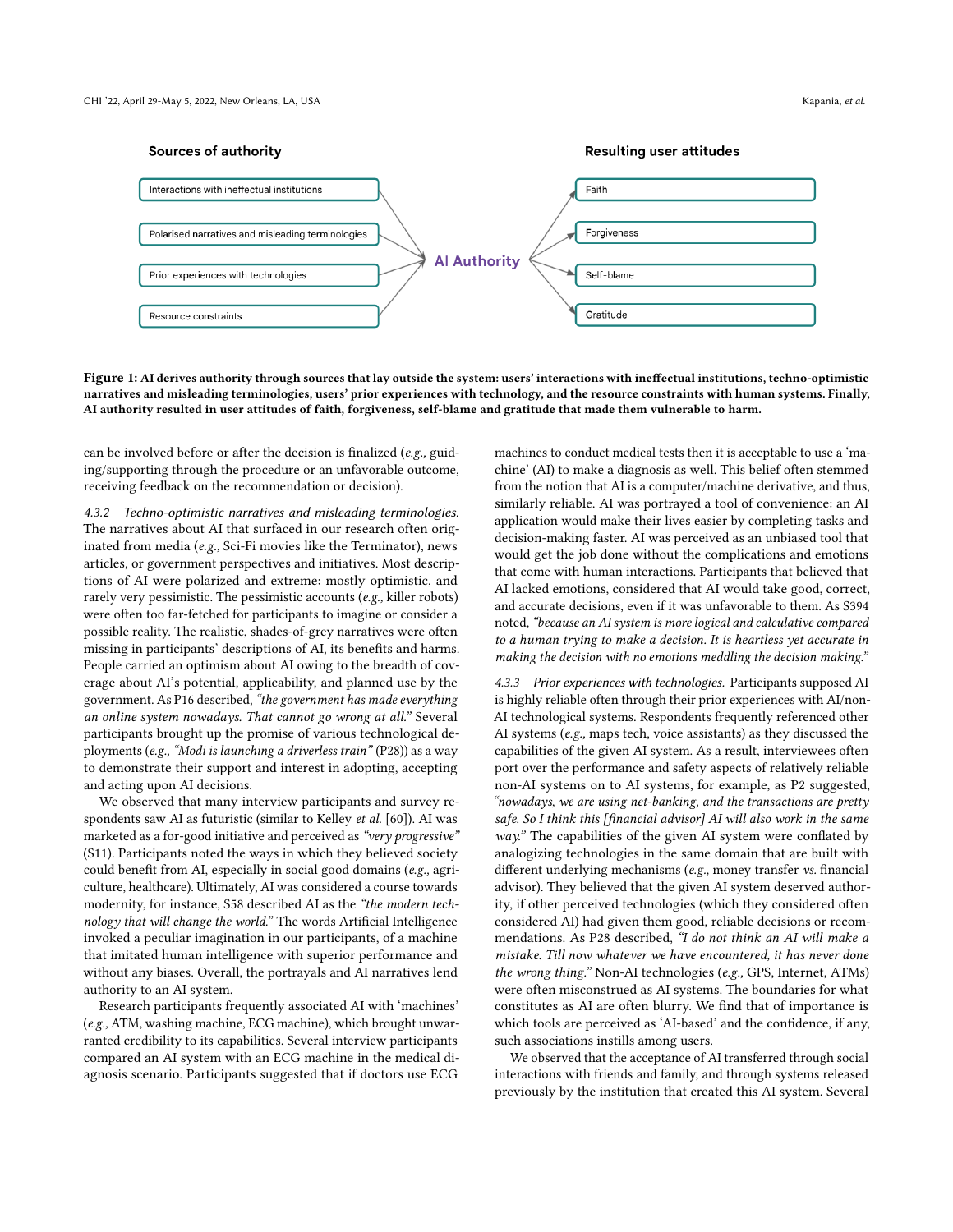participants mentioned the ways in which their initial acceptance of systems often relied on experiences of their friends or family. If people they knew had a positive encounter with an AI application, then it would help the participant calibrate authority as well. As P3 suggested, "it helps me if I hear from colleagues, friends that by using this application they are able to manage finances well. " Another factor that built initial acceptance was if the system was created by an organization that participants' had trusted over the years. Both institutional or social transfer of authority do not determine or indicate how a system will respond to an individual due to the nuances through which AI systems are built [\[5\]](#page-13-2), or if the current system is built with the same standards/care as earlier systems by the same organization.

4.3.4 Unavailability of alternative systems. AI acquired authority through the unavailability of human institutions to meet users' basic needs. Participants relied on an AI system if their other alternatives (i.e., human systems) are infeasible and/or unavailable due to economic constraints, their location, or the timing. For example, receiving medical treatment or finding financial advice was often cost-prohibitive for several participants. On the other hand, an AIbased medical diagnosis application presented an opportunity to save on the consultation fees of a doctor. As P26 noted, "doctors charge a minimum fee of 300-400 INR, which we can save if we use AI." Individuals were, thus, inclined to accept AI-based decisions or recommendations, especially if it was not an emergency or highstakes situation. A few participants shared a hesitation for utilizing AI in emergency, high-stakes situations (e.g., those requiring first aid).

Traditional public services (e.g., medical, financial) have been historically scarce and challenging to access in remote areas in India [\[57\]](#page-14-25). As P22 noted, "it also depends on whether you are in a rural or urban area, and if this is a small or big money lender. " P21 mentioned that there are no MBBS doctors in their village, and they only have alternative medicine practitioners (e.g., Ayurvedic). Usually, respondents' (and their family members') chronic life-threatening disorders remained undiagnosed from a lack of multi-specialty hospitals in their rural area of residence. P25 described how their friend's Lupus was finally detected after they relocated to a major city in Odisha. For P25, "AI has tons of information to aggregate and make the result available to people, so they can diagnose any diseases." AI systems were conferred authority as a result of inadequate availability and a glaring divide in access to services across geographies.

AI systems were believed to be available round-the-clock as per participant's convenience, whereas human systems were available only during certain hours. Even more importantly, AI was associated with faster decision-making. In addition, with the lower turn-around time, participants could explore other options if they did not receive a favorable outcome. For instance, if an AI decides to reject the participant's loan within a few minutes, they could visit another bank. As P4 described, "there is no delay in using the machine. If it is rejected, it gives a direct answer. If we go to loan officers, they say come tomorrow, and this keeps going on."

## 5 DISCUSSION

Our results indicate the high acceptance towards AI where 79% respondents had intentions to accept AI-based outcomes. AI acquired an authority to influence actions through sources that lay outside the AI system. AI decisions were considered reliable, with a performance close to 95%, when most real-world deployments currently struggle to reach such high performance, especially in high-stakes [\[109\]](#page-16-21). AI systems were also seen as infallible and fairer than human decision-making. These conceptions hold true in highstakes scenarios (e.g., healthcare, finance) as well. Owing to their abundant faith in AI capabilities, participants engaged in self-blame or blaming other individuals for an unfavorable outcome. Acute and over-calibrated authority has negative implications. Participants in our research demonstrated faith and gratitude towards AI for 'improving their lives'. They indicated a willingness to adopt and accept new systems, as they believed AI would provide the right outcome. These attitudes could potentially make users vulnerable to algorithmic abuse.

It is extensively documented that if AI systems are not built with care, they perpetuate various forms of bias and inequalities (e.g., through datafication, feedback loops [\[12,](#page-13-14) [23,](#page-14-26) [35\]](#page-14-27)). The impacts of algorithmic biases can be exacerbated in contexts where people are willing to accept systems and algorithmic decisions deployed without adequate accountability. The fact that many users confer authority to AI could be easily exploited to introduce a system into a large but optimistic user base, to utilize harmful approaches (e.g., data maximization, collecting non-consensual data) without oversight. Even without engaging in overtly malicious practices, creators of these systems might ignore the nuances of the context in which they are deploying, use approaches that worked in the West but are inappropriate in India [\[8,](#page-13-15) [108\]](#page-16-22). In the following subsections, we present implications of AI authority for researchers and designers.

# 5.1 Calibrate AI authority towards an appropriate level

Participants in our study indicated a propensity to actively rely on AI for decision-making or recommendations. This might seem desirable or align with business goals, indeed, many organizations utilize consumer trust as a metric for success [\[125,](#page-16-23) [129\]](#page-16-24). Greater trust might seem to indicate a well-performing product for users. However, our findings indicate that users' experiences with alternative, human systems could easily confound measurements of trust. Is it possible that a high trust is simply an indication that users place authority in AI instead of existing human institutions? For instance, an application might be dysfunctional, unsafe, or unfair to certain users, but they would still rely on it because AI is perceived as a better alternative. Overall, high perceived trust might not be an indicator about the system performance. Efforts to reduce acceptance of AI outcomes might seem antithetical to business goals: regardless, if authority is well-calibrated over time, then it might mitigate harm, retain users, and increase overall satisfaction with the application, leading to success. Overall, unwarranted authority might initially seem desirable, but it can negatively harm product experience in the long-term, as people continually receive outcomes that do not align with their expectations.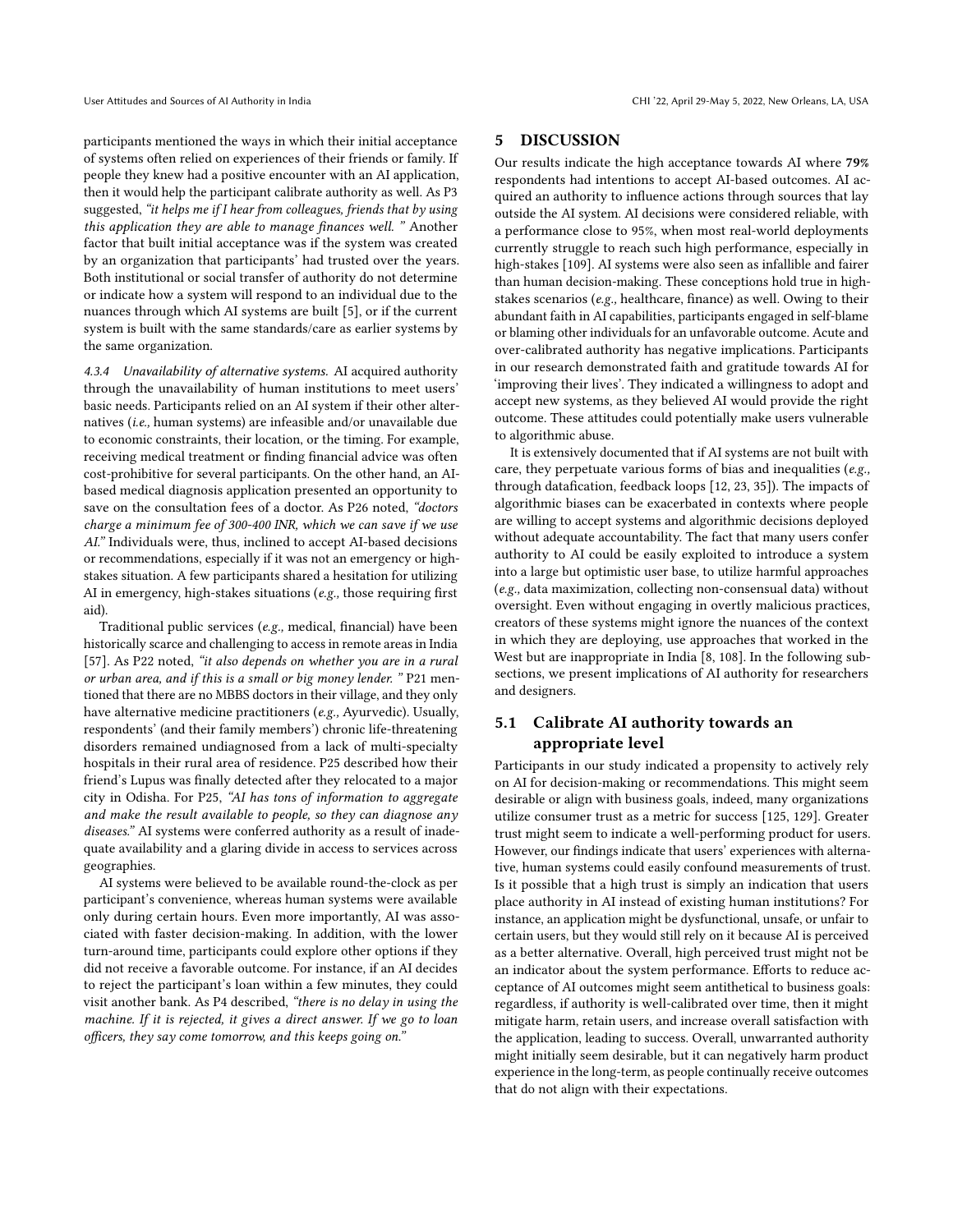We emphasize the need to calibrate authority towards an appropriate level aligned with the actual trustworthiness of AI [\[51,](#page-14-28) [124\]](#page-16-25), instead of a trust built through the proxy, confounding sources that we document in our findings. The gratitude shared by our participants was not isolated to the applications that they were currently using (e.g., social media, navigation, voice assistants), but often extended to all of AI systems, including those in our scenarios. Designers can consider introducing features to communicate the actual capabilities of the system while optimizing for understanding [\[5\]](#page-13-2). One can set the right expectations from early-use about the system's capabilities. In particular, designers can consider making the limitations of the system explicit before and during early use, by describing the ways in which a system operates and arrives at a decision, offering examples of situations in which the system is likely to provide unreliable results (see the PAIR Guidebook [\[94\]](#page-15-33), and the Microsoft Human-AI Toolkit [\[4\]](#page-13-16)). More research is needed to discover the nuances of the ways in which users might adjust these components of trustworthiness with continued interactions with a system. Future work can consider designing alternative metrics for measuring success, beyond user trust in a product or feature, that explicitly takes into account the contextual factors and their prior experiences which contribute to acceptance and AI authority.

## 5.2 Embrace users' qualitatively different meanings

Individuals' beliefs and understanding was a major factor that contributed to AI authority. Participants conceptualized AI systems as rule-based, as embedded with clear, specifiable conditions. Users' understanding of the ways in which AI works heavily deviates from non-deterministic, deep learning models which are primarily used in current product experiences. Indeed, the communities of HCI and CSCW have long been interested in understanding the ways in which people perceive algorithmic systems (particularly social media applications) [\[31,](#page-14-12) [37,](#page-14-29) [62\]](#page-15-34). We find that AI is not understood in a standardized manner across cultures, contexts, internet exposures and age groups. In fact, respondents do not come with a 'common denominator', a shared understanding about AI systems when researchers are measuring various aspects of AI perceptions. AI carries a qualitatively different meaning, especially owing to the narratives surrounding its use.

We argue for embracing the variability in research participants' perceptions about AI which heavily influence their intentions and behaviors around algorithmic systems. Perhaps, instead of trying to create a shared meaning of AI or algorithmic systems, could we elicit user conceptions as a basis to guide our analysis of trust, fairness or usefulness? How might we foreground these conceptions or use them to contextualize our research findings? Comparisons of human vs. algorithmic decision-making must be foregrounded in participants' beliefs about AI's functioning, which in turn influences their intentions and behaviors. Creating a standardized understanding across users (e.g., by defining AI for the participant) might not reflect real-world situations, or even be effective in eroding/replacing users' own beliefs. In our study, several participants suspected the presence of AI in certain applications, but their reason for believing that those applications are created using AI were frequently distorted. For instance, many people alluded that an

application which requires Internet or GPS is AI-infused. Overall, people might be able to accurately indicate which systems contain AI by conflating non-AI technologies with AI. AI literacy tests may be unable to reveal users' actual competencies or understandings about AI. Combining quantitative tests for AI literacy or awareness with a qualitative approach could probe these beliefs and expectations in a holistic way.

Lateral comparisons of the various constructs of AI perceptions (e.g., acceptability, trust, fairness) across countries must be conducted with extreme caution. Prior research documents the various kinds of survey biases (e.g., acquiescence bias [\[133\]](#page-16-26), social desirability [\[121\]](#page-16-27)). People in different cultures have different response styles. Subjective likert scales are often compromised due to response artifacts [\[91\]](#page-15-35) or the reference group effect; "the more cultures differ in their norms (i.e., the more cultures are really different on the dimension), the more the cultural comparisons are confounded." [\[47\]](#page-14-30). A straightforward comparison of beliefs and attitudes across cultures with widely differing norms might lead to measurement errors, and thus requires a careful wording of questionnaire design that proactively accounts for variations in response styles and regional differences. For instance, in the EU, perceptions might be very different considering the attention to GDPR [\[126\]](#page-16-28), and the resulting awareness about algorithmic systems and its biases [\[60\]](#page-15-1). This applies to interpretations as well: there is a need to cautiously interpret pre-reported data from different countries, especially if there is a chance that the contextual factors might be lending authority to an AI.

#### 5.3 Build competencies on AI use

Though the research on trust and fairness perceptions offers mixed results (often domain- and task-dependent), several prior studies find that respondents in the EU, US indicate a tendency to trust humans more than algorithmic systems [\[19,](#page-13-0) [32,](#page-14-6) [70\]](#page-15-36), especially for tasks requiring human skills [\[74\]](#page-15-2) (with some exceptions such as Logg et al. [\[79\]](#page-15-16) and Lee and Rich [\[77\]](#page-15-32)). In our technological context, we find a case of acceptance of AI outcomes with a confidence greater than a system might deserve. Misplaced authority is consequential: AI systems have potential to cause harm through incorrect or biased outcomes, especially because users might not actively seek out information about the capabilities of the given system. The effects of misplaced authority are exacerbated and far-reaching in high-stakes scenarios (e.g., hiring, finance, social benefits). Several participants considered a lack of human involvement in making the decision as desirable. Even the use of general-purpose products in critical situations (e.g., virtual assistants for job interview reminders) could lead to adverse outcomes for users.

Mayer, Davis, and Schoorman [\[83\]](#page-15-14) present an integrative model of trustworthiness with three components: ability, integrity, and benevolence. We use this framework to reflect on our findings and present a path forward. Prior work (based in US or EU) reports that users rate technology companies (and products) with low trust (benevolence) [\[11,](#page-13-17) [85\]](#page-15-37), but high ability. Therefore, when a technology system goes wrong, it is seen as a benevolence issue. Our results suggest that both—ability and benevolence—components of AI trustworthiness are viewed as high in India. Users are willing to give authority to AI because they have faith in the competence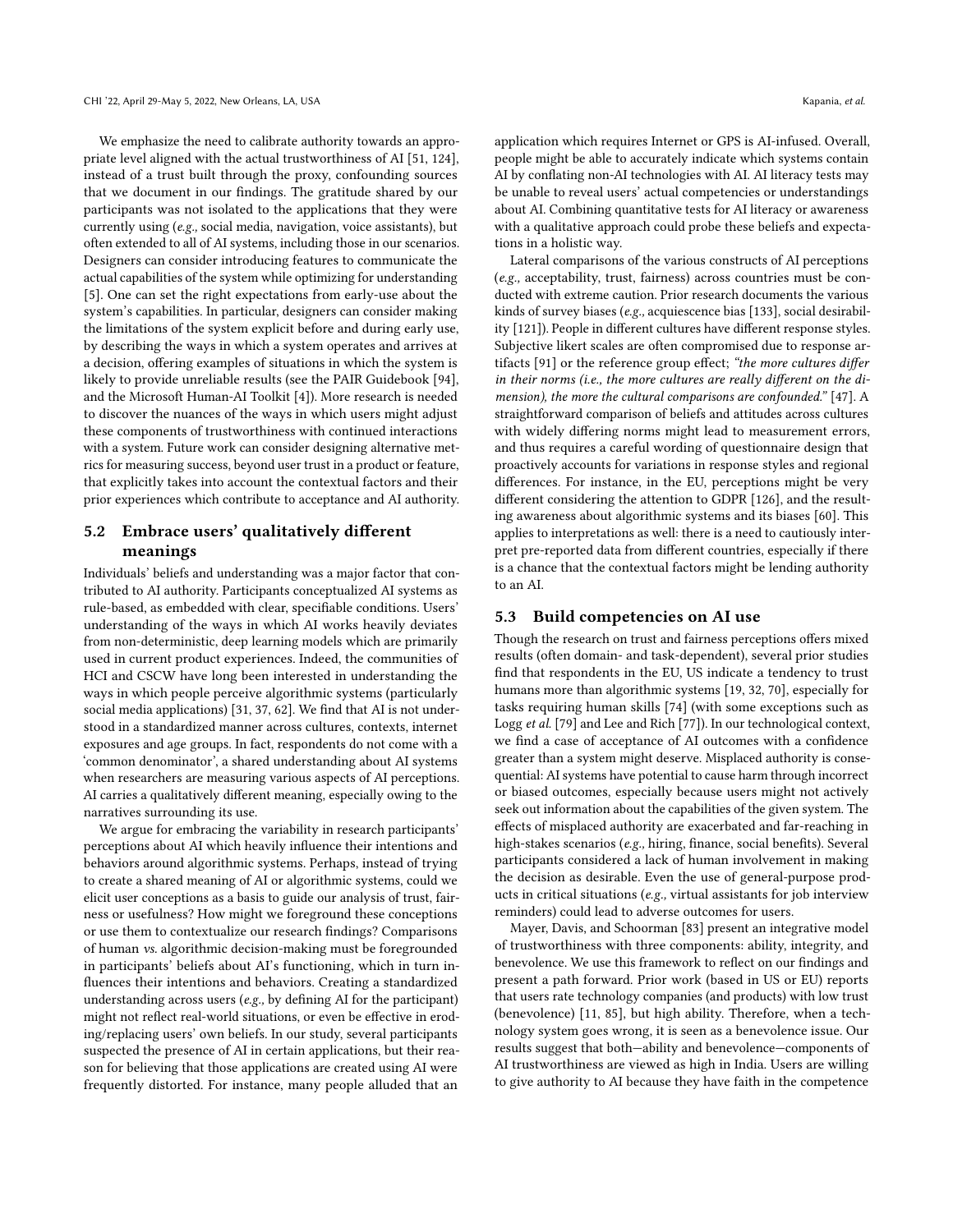and benevolence of AI systems. When a system makes a mistake, neither its capabilities (ability) nor its intent (benevolence) were readily questioned. This resulted in self-blame or placing blame on other actors, without a recognition that AI could have made that error. Especially for the loan assessment sceneario, many participants in our study believed that either they deserved an unfavorable outcome or could be their own fault. The self-blame was exacerbated when participants indicated a faith in the capabilities of AI. Low or non-contestation of AI outcomes has potential to cause individual harm if people accept decisions which might be wrong. In addition, users reporting decisions or behaviors to the system represents important opportunities for model feedback. This scope for mitigating harm and improving models is lost if users believe the outcomes to be correct, with a possibility of causing harm to other users.

There is a well-established body of work on explainable AI [\[9,](#page-13-18) [49\]](#page-14-31), and how explanations impact user trust and reliance [\[98,](#page-15-38) [118\]](#page-16-29). The focus of this research is to explore when to explain (high vs. low stakes, e.g., [\[18\]](#page-13-19)), what to explain (global vs. local [\[40,](#page-14-32) [69\]](#page-15-39)), and how to explain [\[138\]](#page-16-30). To make the system more transparent, there's increasing interest within the HCI, XAI communities to find humancentered approaches for explainability [\[78\]](#page-15-40). There are broadly three levels of building competencies on AI use: (1) outcome/in-themoment explanation of a certain outcome, (2) an understanding of how a given AI application works, (3) general, accessible education about what AI is, how it works, and what are its strengths and limitations. Most explainability approaches have been context-agnostic, however, there needs to be particular attention to emerging internet users that often have less familiarity with technical jargon, often coupled with lower literacy [\[92\]](#page-15-24). Additionally, in-the-moment explanations are not always feasible due to legal or usability constraints. Consider a credit card approval application. Designers might be unable to 'explain' the reason behind a particular decision due to anticipated legal issues. Even without legal constraints, explanations are most useful when actionable [\[56\]](#page-14-33). A credit card rejection for an applicant with AI authority might mean that they believe that the system made the correct decision. As a result, they might not seek alternative platforms when it could easily be the case that the AI made an error or gave a biased outcome. The onus is on the designers/developers to add safeguards, ensure that users do not share a utopian view of the systems with which they interact [\[111\]](#page-16-7), and acknowledge the range of system errors that are possible. Another approach to consider is to leverage existing capacities [\[134\]](#page-16-31) by educating the user about how the system works in general (e.g., [\[43\]](#page-14-34)) that could be a valuable starting point for users to calibrate their responses based off their general understanding of how an application provided an outcome.

# 5.4 Imagine and disseminate narratives of contemporary risks

The narratives shared by our respondents were often too fantastical and polarized. They described science fiction narratives (e.g., movies like Terminator), and several respondents exclusively associated AI with robot applications. Participants dismissed the more pessimistic narratives (e.g., of killer robots, see also [\[20\]](#page-13-4)) which were hard to imagine or relate with. On the other hand, the optimistic narratives were entertained and adopted. AI was perceived as an innocuous, neutral tool to 'make [their] life easier'. Our work reinforces the sentiment shared by Cave et al. [\[21\]](#page-14-35) that "narratives might influence the development and adoption of AI technologies." Then how might we develop alternative narratives about the ways in which AI technologies are currently used? An important emerging research area is to create and disseminate AI narratives that align with contemporary issues of algorithmic bias. Realistic accounts could gradually help people calibrate their authority by painting a less skewed, lopsided picture of the capabilities of AI.

People generally have a tendency to engage with mainstream media (articles, movies), and our results indicate that the polarized narratives to which people were exposed greatly shaped their acceptance and the authority of AI technologies. Overall, an optimistic portrayal of AI, especially through state-sponsored initiatives, could result in less-than-rigorous technologies making their way into usage by the general public, causing irreversible individual and societal harm. Several participants actively acknowledged the human involvement in AI development, however, we note a faith in the intentions of AI applications— that these systems are built to support users and improve current workflows, with neutral/good intentions, partly owing to the narratives about the benefits of emerging technologies.Several state-sponsored bodies are pushing for AI curriculum in schools and dedicated programs in universities [\[30,](#page-14-36) [106\]](#page-16-32), strategy documents are reporting credible information [\[2,](#page-13-12) [114\]](#page-16-33), however, it is equally important to disseminate these to a broader audience. For instance, "The Social Dilemma" [\[68\]](#page-15-41) is a film that gained notoriety in the US, which documents the dangers of AI, specifically, social networking. Mainstream media modalities that educate people about the complexities and contextual concerns about AI, but more importantly initiate dialogue about these topics, might play a crucial role in calibrating AI authority.

# 5.5 Responsible AI approaches do not generalize across contexts

Traditional auditing methods (e.g., involving researchers, activists) [\[103,](#page-16-34) [110\]](#page-16-35) can be inadequate in surfacing harmful behaviors when the auditors lack the cultural backgrounds or lived experiences to recognize if something is problematic [\[113\]](#page-16-36). Shen, Devos et al. [\[115\]](#page-16-37) propose the concept of everyday auditing through which users detect and interrogate problematic biases/behaviors through their everyday interactions with algorithmic systems. However, auditing can be premised on informed users with the capacities, and even more, the intentions to recognize and report bias. What if users are not likely to seek out instances of biased behaviors? What if, beyond that, users are defensive about AI systems, or unquestioning of its abilities to provide good results? Eslami et al. [\[38\]](#page-14-17) report that users were able to notice bias in the rating platforms. User auditing approaches predicated on skeptical users might not generalize well to contexts that demonstrate technooptimism and faith towards AI and its capabilities. People with high acceptability of AI might not see the shortcomings of using these systems. Sambasivan et al. [\[107\]](#page-16-5) extensively report the ways in which a straightforward porting of responsible AI tenets can be inadequate and often harmful. How might we involve users with optimistic views about AI into algorithmic audits? Certainly, their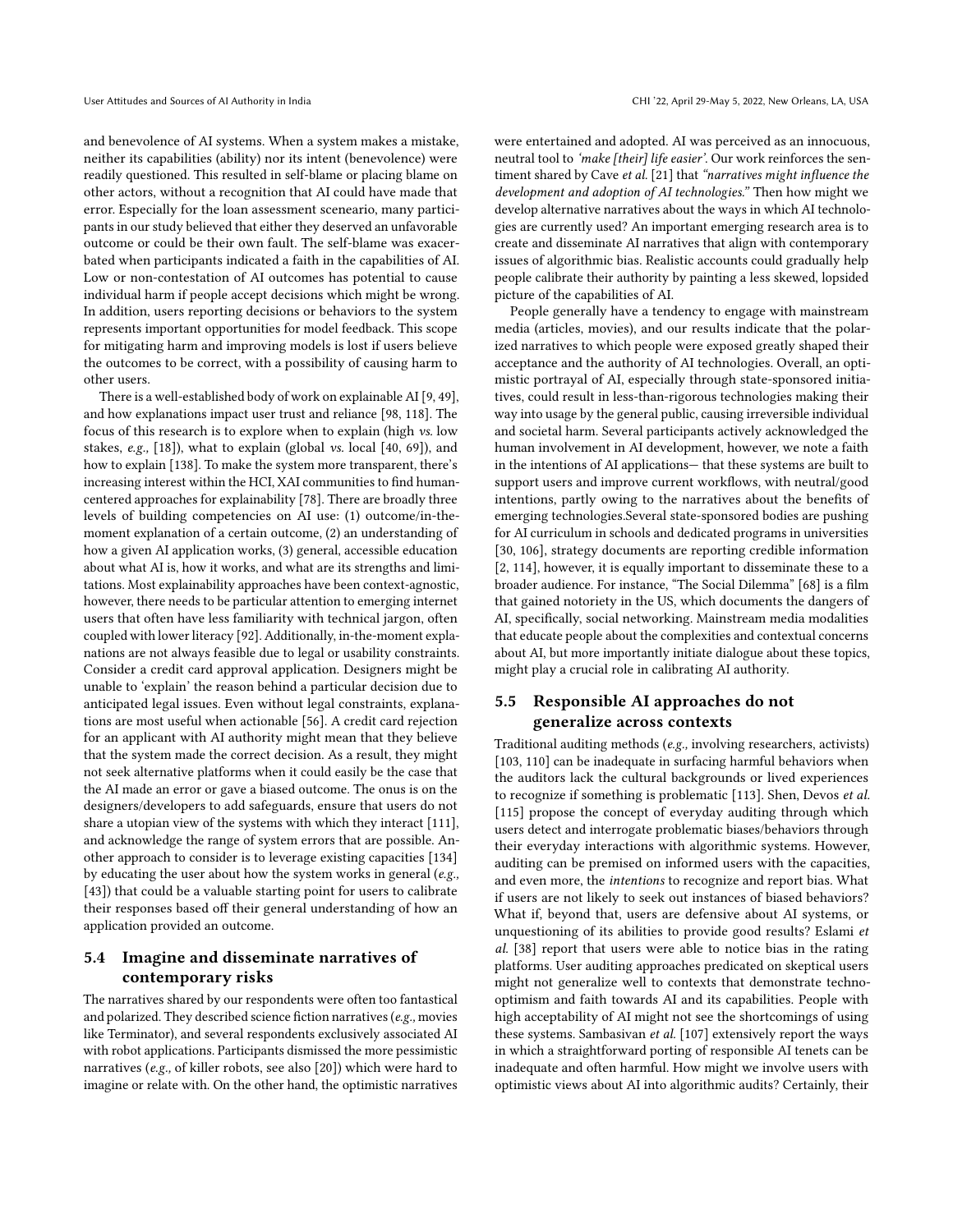perspectives would be valuable contributions in surfacing biased outcomes. Empowering users to interrogate these systems might be an approach to calibrate AI authority towards an appropriate level. Future work might investigate how we could leverage existing capacities in users that have high confidence in AI to acknowledge bias. This could benefit platforms in two ways: visibilising bias and mitigating harm, but also through building alternative, realistic narratives about AI that are better aligned with the capabilities of the system.

## 6 LIMITATIONS AND FUTURE WORK

Although our interviews included a diverse sample, it may be subject to common limitations of qualitative studies, including recall and observer bias, and participant self-censorship. Our findings represent the perceptions of our sample, and may not generalize across countries, to groups with different levels of exposures to AI systems or the discourses around AI. Within India itself, there is a wide range of cultural and social associations with AI that could yield varying results about the attitudes towards these systems. In addition, our screening criteria included people that had previously heard of AI, however, this might exclude perspectives from people who had developed conceptions about algorithmic behaviors through their interactions with technological systems, but had not heard of those exact words. Researchers could consider expanding the inclusion criteria to elicit perspectives from users aware of AI decisions but not familiar with the terminologies. We acknowledge that participants may have had different responses if these scenarios had been more commonplace, for example, through the mobile products with which they already interact. Finally, we used a hypothetical scenario-based approach (similar to prior research [\[7,](#page-13-5) [75,](#page-15-22) [135\]](#page-16-38)), so the results might not generalize to newer domains or use cases of AI. Future work could consider investigating acceptance of users of existing high-stakes AI applications (e.g., instant loan applications) or extend the research to other domains of study.

#### 7 CONCLUSION

Our everyday life experiences are increasingly mediated through AI systems. It is, thus, of crucial importance to investigate the ways in which technology users across diverse contexts would respond to or adopt AI-based decisions. We presented a mixedmethods study of perceptions about AI systems (both decisionmaking and decision-support) in various domains and settings by drawing upon 32 interviews and 459 survey respondents in India. We observed that acceptance of AI is high, and find that attitudes towards these systems indicate a form of authority of AI. AI was afforded a legitimized power by our participants, and it manifested as four user attitudes that could lead the participants vulnerable to abuse. AI is conferred authority through extraneous factors which do not provide evidence for the capabilities of the system. More notably, users give AI an authority because they perceive it as a better alternative to the human institutions with which they currently interact. We urgently call for calibrating AI authority by reconsidering methodological norms success metrics which might be confounding, and through appropriate, alternative narratives for deploying AI systems in India.

#### 8 ACKNOWLEDGEMENTS

We are deeply grateful to all the participants for taking the time to participate in our study and sharing their experiences with us. We are also thankful to Ding Wang and Shantanu Prabhat for their valuable feedback on our research.

#### **REFERENCES**

- <span id="page-13-11"></span>[1] NITI Aayog. 2018. NationalStrategy-for-AI-Discussion-Paper.pdf. [https://indiaai.](https://indiaai.gov.in/documents/pdf/NationalStrategy-for-AI-Discussion-Paper.pdf) [gov.in/documents/pdf/NationalStrategy-for-AI-Discussion-Paper.pdf.](https://indiaai.gov.in/documents/pdf/NationalStrategy-for-AI-Discussion-Paper.pdf) (Accessed on 12/03/2021).
- <span id="page-13-12"></span>[2] NITI Aayog. 2021. Responsible-AI-22022021.pdf. [https://www.niti.gov.in/sites/](https://www.niti.gov.in/sites/default/files/2021-02/Responsible-AI-22022021.pdf) [default/files/2021-02/Responsible-AI-22022021.pdf.](https://www.niti.gov.in/sites/default/files/2021-02/Responsible-AI-22022021.pdf) (Accessed on 12/03/2021). ACLU. 2016. Community Control Over Police Surveillance.
- <span id="page-13-16"></span><span id="page-13-8"></span>[4] Microsoft Aether. 2021. Microsoft HAX Toolkit. [https://www.microsoft.com/en](https://www.microsoft.com/en-us/haxtoolkit/)[us/haxtoolkit/.](https://www.microsoft.com/en-us/haxtoolkit/) (Accessed on 09/08/2021).
- <span id="page-13-2"></span>[5] Saleema Amershi, Dan Weld, Mihaela Vorvoreanu, Adam Fourney, Besmira Nushi, Penny Collisson, Jina Suh, Shamsi Iqbal, Paul N. Bennett, Kori Inkpen, Jaime Teevan, Ruth Kikin-Gil, and Eric Horvitz. 2019. Guidelines for Human-AI Interaction. In Proceedings of the 2019 CHI Conference on Human Factors in Computing Systems (Glasgow, Scotland Uk) (CHI '19). Association for Computing Machinery, New York, NY, USA, 1–13.<https://doi.org/10.1145/3290605.3300233>
- <span id="page-13-13"></span>[6] C.W. Anderson. 2018. Apostles of Certainty: Data Journalism and the Politics of Doubt. Oxford University Press, New York, USA. [https://books.google.co.in/](https://books.google.co.in/books?id=53ZoDwAAQBAJ) [books?id=53ZoDwAAQBAJ](https://books.google.co.in/books?id=53ZoDwAAQBAJ)
- <span id="page-13-5"></span>[7] Theo Araujo, Natali Helberger, Sanne Kruikemeier, and Claes H De Vreese. 2020. In AI we trust? Perceptions about automated decision-making by artificial intelligence. AI & SOCIETY 35, 3 (2020), 611–623.
- <span id="page-13-15"></span>[8] Payal Arora. 2016. Bottom of the data pyramid: Big data and the global south. International Journal of Communication 10 (2016), 19.
- <span id="page-13-18"></span>[9] Vijay Arya, Rachel K. E. Bellamy, Pin-Yu Chen, Amit Dhurandhar, Michael Hind, Samuel C. Hoffman, Stephanie Houde, Q. Vera Liao, Ronny Luss, Aleksandra Mojsilovic, Sami Mourad, Pablo Pedemonte, Ramya Raghavendra, John T. Richards, Prasanna Sattigeri, Karthikeyan Shanmugam, Moninder Singh, Kush R. Varshney, Dennis Wei, and Yunfeng Zhang. 2019. One Explanation Does Not Fit All: A Toolkit and Taxonomy of AI Explainability Techniques. CoRR abs/1909.03012 (2019), 1–18. arXiv[:1909.03012](https://arxiv.org/abs/1909.03012)<http://arxiv.org/abs/1909.03012>
- <span id="page-13-6"></span>[10] Maryam Ashoori and Justin D. Weisz. 2019. In AI We Trust? Factors That Influence Trustworthiness of AI-infused Decision-Making Processes. arXiv[:1912.02675](https://arxiv.org/abs/1912.02675)<http://arxiv.org/abs/1912.02675>
- <span id="page-13-17"></span>[11] Brooke Auxier. 2020. How Americans view U.S. tech companies in 2020 | Pew Research Center. [https://www.pewresearch.org/fact-tank/2020/10/27/how](https://www.pewresearch.org/fact-tank/2020/10/27/how-americans-see-u-s-tech-companies-as-government-scrutiny-increases/)[americans-see-u-s-tech-companies-as-government-scrutiny-increases/.](https://www.pewresearch.org/fact-tank/2020/10/27/how-americans-see-u-s-tech-companies-as-government-scrutiny-increases/) (Accessed on 09/06/2021).
- <span id="page-13-14"></span>[12] Solon Barocas and Andrew D Selbst. 2016. Big data's disparate impact. Calif. L. Rev. 104 (2016), 671.
- <span id="page-13-3"></span>[13] Reuben Binns, Max Van Kleek, Michael Veale, Ulrik Lyngs, Jun Zhao, and Nigel Shadbolt. 2018. 'It's Reducing a Human Being to a Percentage': Perceptions of Justice in Algorithmic Decisions. In Proceedings of the 2018 CHI Conference on Human Factors in Computing Systems. Association for Computing Machinery, New York, NY, USA, 1–14.<https://doi.org/10.1145/3173574.3173951>
- <span id="page-13-1"></span>[14] Lia Bozarth and Joyojeet Pal. 2019. Twitter Discourse as a Lens into Politicians' Interest in Technology and Development. In Proceedings of the Tenth International Conference on Information and Communication Technologies and Development (Ahmedabad, India) (ICTD '19). Association for Computing Machinery, New York, NY, USA, Article 33, 5 pages.<https://doi.org/10.1145/3287098.3287129>
- <span id="page-13-10"></span>[15] James V Bradley. 1958. Complete counterbalancing of immediate sequential effects in a Latin square design. J. Amer. Statist. Assoc. 53, 282 (1958), 525-528.
- <span id="page-13-9"></span>[16] Eric Brewer, Michael Demmer, Bowei Du, Melissa Ho, Matthew Kam, Sergiu Nedevschi, Joyojeet Pal, Rabin Patra, Sonesh Surana, and Kevin Fall. 2005. The case for technology in developing regions. Computer 38, 6 (2005), 25–38.
- <span id="page-13-7"></span>[17] Taina Bucher. 2017. The algorithmic imaginary: exploring the ordinary affects of Facebook algorithms. *Information, communication & society* 20, 1 (2017), 30–44.
- <span id="page-13-19"></span>[18] Andrea Bunt, Matthew Lount, and Catherine Lauzon. 2012. Are Explanations Always Important? A Study of Deployed, Low-Cost Intelligent Interactive Systems. In Proceedings of the 2012 ACM International Conference on Intelligent User Interfaces (Lisbon, Portugal) (IUI '12). Association for Computing Machinery, New York, NY, USA, 169–178.<https://doi.org/10.1145/2166966.2166996>
- <span id="page-13-0"></span>[19] Noah Castelo, Maarten W Bos, and Donald R Lehmann. 2019. Task-dependent algorithm aversion. Journal of Marketing Research 56, 5 (2019), 809–825.
- <span id="page-13-4"></span>[20] Stephen Cave, Kate Coughlan, and Kanta Dihal. 2019. "Scary Robots": Examining Public Responses to AI. In Proceedings of the 2019 AAAI/ACM Conference on AI, Ethics, and Society (Honolulu, HI, USA) (AIES '19). Association for Computing Machinery, New York, NY, USA, 331–337. [https://doi.org/10.1145/3306618.](https://doi.org/10.1145/3306618.3314232) [3314232](https://doi.org/10.1145/3306618.3314232)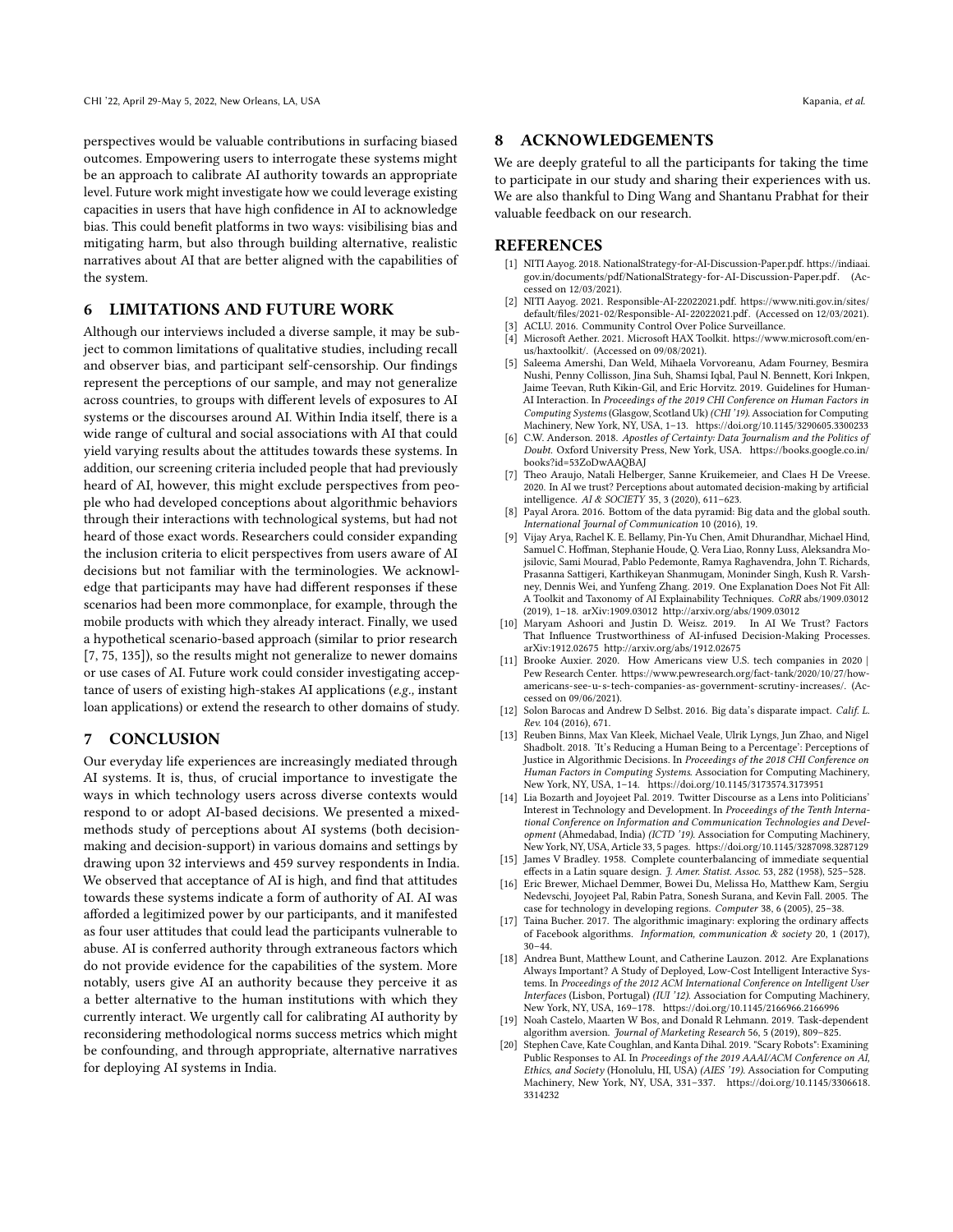- <span id="page-14-35"></span>[21] Stephen Cave, Claire Craig, Kanta Dihal, Sarah Dillon, Jessica Montgomery, Beth Singler, and Lindsay Taylor. 2018. Portrayals and perceptions of AI and why they matter.
- <span id="page-14-1"></span>[22] Shuchih Ernest Chang, Anne Yenching Liu, and Wei Cheng Shen. 2017. User trust in social networking services: A comparison of Facebook and LinkedIn. Computers in Human Behavior 69 (2017), 207–217.
- <span id="page-14-26"></span>[23] Alexandra Chouldechova. 2017. Fair prediction with disparate impact: A study of bias in recidivism prediction instruments. Big data 5, 2 (2017), 153–163.
- <span id="page-14-24"></span>[24] Jason A Colquitt. 2001. On the dimensionality of organizational justice: a construct validation of a measure. Journal of applied psychology 86, 3 (2001), 386.
- <span id="page-14-19"></span>[25] European Commission. 2021. Regulation Of The European Parliament And Of The Council - Laying Down Harmonised Rules On Artificial Intelligence (Artificial Intelligence Act) And Amending Certain Union Legislative Acts. [https://eur-lex.europa.eu/legal-content/EN/TXT/?qid=1623335154975&](https://eur-lex.europa.eu/legal-content/EN/TXT/?qid=1623335154975&uri=CELEX%3A52021PC0206) [uri=CELEX%3A52021PC0206.](https://eur-lex.europa.eu/legal-content/EN/TXT/?qid=1623335154975&uri=CELEX%3A52021PC0206) (Accessed on 09/09/2021).
- <span id="page-14-0"></span>[26] Henriette Cramer, V. Evers, Satyan Ramlal, M. Someren, L. Rutledge, N. Stash, Lora Aroyo, and B. Wielinga. 2008. The effects of transparency on trust in and acceptance of a content-based art recommender. User Modeling and User-Adapted Interaction 18 (2008), 455–496.
- <span id="page-14-2"></span>[27] Aman Dalmia, Jerome White, Ankit Chaurasia, Vishal Agarwal, Rajesh Jain, Dhruvin Vora, Balasaheb Dhame, Raghu Dharmaraju, and Rahul Panicker. 2020. Pest Management In Cotton Farms: An AI-System Case Study from the Global South. In Proceedings of the 26th ACM SIGKDD International Conference on Knowledge Discovery & Data Mining (Virtual Event, CA, USA) (KDD '20). Association for Computing Machinery, New York, NY, USA, 3119–3127. <https://doi.org/10.1145/3394486.3403363>
- <span id="page-14-11"></span>[28] Roy G d'Andrade. 1995. The development of cognitive anthropology. Cambridge University Press, Cambridge, UK.
- <span id="page-14-3"></span>[29] Maartje de Graaf, Somaya Ben Allouch, and Jan van Dijk. 2017. Why Do They Refuse to Use My Robot? Reasons for Non-Use Derived from a Long-Term Home Study. In Proceedings of the 2017 ACM/IEEE International Conference on Human-Robot Interaction (Vienna, Austria) (HRI '17). Association for Computing Machinery, New York, NY, USA, 224–233. [https://doi.org/10.1145/2909824.](https://doi.org/10.1145/2909824.3020236) [3020236](https://doi.org/10.1145/2909824.3020236)
- <span id="page-14-36"></span>[30] Srishti Deoras. 2020. CBSE Integrates AI Curriculum In 200 Indian Schools In Collaboration With IBM. [https://analyticsindiamag.com/cbse-integrates-ai](https://analyticsindiamag.com/cbse-integrates-ai-curriculum-in-200-indian-schools-in-collaboration-with-ibm/)[curriculum-in-200-indian-schools-in-collaboration-with-ibm/.](https://analyticsindiamag.com/cbse-integrates-ai-curriculum-in-200-indian-schools-in-collaboration-with-ibm/) (Accessed on 08/22/2021).
- <span id="page-14-12"></span>[31] Michael A. DeVito, Darren Gergle, and Jeremy Birnholtz. 2017. "Algorithms Ruin Everything": #RIPTwitter, Folk Theories, and Resistance to Algorithmic Change in Social Media. In Proceedings of the 2017 CHI Conference on Human Factors in Computing Systems (Denver, Colorado, USA) (CHI '17). Association for Computing Machinery, New York, NY, USA, 3163–3174. [https://doi.org/10.](https://doi.org/10.1145/3025453.3025659) [1145/3025453.3025659](https://doi.org/10.1145/3025453.3025659)
- <span id="page-14-6"></span>[32] Berkeley J Dietvorst, Joseph P Simmons, and Cade Massey. 2015. Algorithm aversion: People erroneously avoid algorithms after seeing them err. Journal of Experimental Psychology: General 144, 1 (2015), 114.
- <span id="page-14-22"></span>[33] Jonathan Dodge, Q. Vera Liao, Yunfeng Zhang, Rachel K. E. Bellamy, and Casey Dugan. 2019. Explaining Models: An Empirical Study of How Explanations Impact Fairness Judgment. In Proceedings of the 24th International Conference on Intelligent User Interfaces (Marina del Ray, California) (IUI '19). Association for Computing Machinery, New York, NY, USA, 275–285. [https://doi.org/10.1145/](https://doi.org/10.1145/3301275.3302310) [3301275.3302310](https://doi.org/10.1145/3301275.3302310)
- <span id="page-14-4"></span>[34] Graham Dove, Kim Halskov, Jodi Forlizzi, and John Zimmerman. 2017. UX Design Innovation: Challenges for Working with Machine Learning as a Design Material. In Proceedings of the 2017 CHI Conference on Human Factors in Computing Systems (Denver, Colorado, USA) (CHI '17). Association for Computing Machinery, New York, NY, USA, 278–288.<https://doi.org/10.1145/3025453.3025739>
- <span id="page-14-27"></span>[35] Danielle Ensign, Sorelle A. Friedler, Scott Neville, Carlos Scheidegger, and Suresh Venkatasubramanian. 2018. Runaway Feedback Loops in Predictive Policing. In Proceedings of the 1st Conference on Fairness, Accountability and Transparency (Proceedings of Machine Learning Research, Vol. 81), Sorelle A. Friedler and Christo Wilson (Eds.). PMLR, New York, NY, USA, 160–171. [https://proceedings.mlr.](https://proceedings.mlr.press/v81/ensign18a.html) [press/v81/ensign18a.html](https://proceedings.mlr.press/v81/ensign18a.html)
- <span id="page-14-14"></span>[36] Motahhare Eslami, Karrie Karahalios, Christian Sandvig, Kristen Vaccaro, Aimee Rickman, Kevin Hamilton, and Alex Kirlik. 2016. First I "like" It, Then I Hide It: Folk Theories of Social Feeds. In Proceedings of the 2016 CHI Conference on Human Factors in Computing Systems (San Jose, California, USA) (CHI '16). Association for Computing Machinery, New York, NY, USA, 2371–2382. [https:](https://doi.org/10.1145/2858036.2858494) [//doi.org/10.1145/2858036.2858494](https://doi.org/10.1145/2858036.2858494)
- <span id="page-14-29"></span>[37] Motahhare Eslami, Aimee Rickman, Kristen Vaccaro, Amirhossein Aleyasen, Andy Vuong, Karrie Karahalios, Kevin Hamilton, and Christian Sandvig. 2015. "I Always Assumed That I Wasn't Really That Close to [Her]": Reasoning about Invisible Algorithms in News Feeds. In Proceedings of the 33rd Annual ACM Conference on Human Factors in Computing Systems (Seoul, Republic of Korea) (CHI '15). Association for Computing Machinery, New York, NY, USA, 153–162. <https://doi.org/10.1145/2702123.2702556>
- <span id="page-14-17"></span>[38] Motahhare Eslami, Kristen Vaccaro, Karrie Karahalios, and Kevin Hamilton. 2017. "Be Careful; Things Can Be Worse than They Appear": Understanding Biased Algorithms and Users' Behavior Around Them in Rating Platforms, In Proceedings of the Eleventh International AAAI Conference on Web and Social Media. Proceedings of the International AAAI Conference on Web and Social Media 11, 1, 62–71.<https://ojs.aaai.org/index.php/ICWSM/article/view/14898>
- <span id="page-14-7"></span>[39] Ethan Fast and Eric Horvitz. 2017. Long-Term Trends in the Public Perception of Artificial Intelligence. In Proceedings of the Thirty-First AAAI Conference on Artificial Intelligence (AAAI'17). AAAI Press, San Francisco, California, USA, 963–969.
- <span id="page-14-32"></span>[40] Shi Feng and Jordan Boyd-Graber. 2019. What Can AI Do for Me? Evaluating Machine Learning Interpretations in Cooperative Play. In Proceedings of the 24th International Conference on Intelligent User Interfaces (Marina del Ray, California) (IUI '19). Association for Computing Machinery, New York, NY, USA, 229–239. <https://doi.org/10.1145/3301275.3302265>
- <span id="page-14-10"></span>[41] Giselle Martins dos Santos Ferreira, Luiz Alexandre da Silva Rosado, Márcio Silveira Lemgruber, and Jaciara de Sá Carvalho. 2020. Metaphors we're colonised by? The case of data-driven educational technologies in Brazil. Learning, Media and Technology 45, 1 (2020), 46–60.
- <span id="page-14-5"></span>[42] Martin Fishbein and Icek Ajzen. 1977. Belief, Attitude, Intention, and Behavior: An Introduction to Theory and Research. Philosophy and Rhetoric 10, 2 (1977), 130–132.
- <span id="page-14-34"></span>[43] Google. 2019. How Google Search Works (in 5 minutes) - YouTube. [https:](https://www.youtube.com/watch?v=0eKVizvYSUQ) [//www.youtube.com/watch?v=0eKVizvYSUQ.](https://www.youtube.com/watch?v=0eKVizvYSUQ) (Accessed on 09/06/2021).
- <span id="page-14-23"></span>[44] Saman Goudarzi, Elonnai Hickok, Amber Sinha, S Mohandas, PM Bidare, S Ray, and A Rathi. 2018. AI in Banking and Finance.
- <span id="page-14-13"></span>[45] Eszter Hargittai, Jonathan Gruber, Teodora Djukaric, Jaelle Fuchs, and Lisa Brombach. 2020. Black box measures? How to study people's algorithm skills. Information, Communication & Society 23, 5 (2020), 764–775.
- <span id="page-14-18"></span>[46] Eszter Hargittai and Aaron Shaw. 2020. Comparing internet experiences and prosociality in amazon mechanical turk and population-based survey samples. <sub>.</sub><br>Socius 6 (2020), 2378023119889834.
- <span id="page-14-30"></span>[47] Steven J Heine, Darrin R Lehman, Kaiping Peng, and Joe Greenholtz. 2002. What's wrong with cross-cultural comparisons of subjective Likert scales?: The reference-group effect. Journal of personality and social psychology 82, 6 (2002), 903.
- <span id="page-14-8"></span>[48] Miriam Höddinghaus, Dominik Sondern, and Guido Hertel, 2021. The automation of leadership functions: Would people trust decision algorithms? Computers in Human Behavior 116 (2021), 106635.
- <span id="page-14-31"></span>[49] Andreas Holzinger. 2018. Explainable ai (ex-ai). Informatik-Spektrum 41, 2 (2018), 138–143.
- <span id="page-14-21"></span>[50] Nataliya V Ivankova and John W Creswell. 2009. Mixed methods. Qualitative research in applied linguistics: A practical introduction 23 (2009), 135–161.
- <span id="page-14-28"></span>[51] Alon Jacovi, Ana Marasović, Tim Miller, and Yoav Goldberg. 2021. Formalizing Trust in Artificial Intelligence: Prerequisites, Causes and Goals of Human Trust in AI. In Proceedings of the 2021 ACM Conference on Fairness, Accountability, and Transparency (Virtual Event, Canada) (FAccT '21). Association for Computing Machinery, New York, NY, USA, 624–635. [https://doi.org/10.1145/3442188.](https://doi.org/10.1145/3442188.3445923) [3445923](https://doi.org/10.1145/3442188.3445923)
- <span id="page-14-9"></span>[52] Mohit Jain, Pratyush Kumar, Ishita Bhansali, Q Vera Liao, Khai Truong, and Shwetak Patel. 2018. FarmChat: a conversational agent to answer farmer queries. Proceedings of the ACM on Interactive, Mobile, Wearable and Ubiquitous Technologies 2, 4 (2018), 1–22.
- <span id="page-14-15"></span>[53] Mohammad Hossein Jarrahi and Will Sutherland. 2019. Algorithmic Management and Algorithmic Competencies: Understanding and Appropriating Algorithms in Gig Work. In Information in Contemporary Society, Natalie Greene Taylor, Caitlin Christian-Lamb, Michelle H. Martin, and Bonnie Nardi (Eds.). Springer International Publishing, Cham, 578–589.
- <span id="page-14-20"></span>Jayapal Joins Colleagues In Introducing Bicameral Legislation to Ban Government Use of Facial Recognition, Other Biometric Technology - Congresswoman Pramila Jayapal. [https://jayapal.house.gov/2020/06/25/jayapal-joins-rep-pressley-and](https://jayapal.house.gov/2020/06/25/jayapal-joins-rep-pressley-and-senators-markey-and-merkley-to-introduce-legislation-to-ban-government-use-of-facial-recognition-other-biometric-technology/)[senators-markey-and-merkley-to-introduce-legislation-to-ban-government](https://jayapal.house.gov/2020/06/25/jayapal-joins-rep-pressley-and-senators-markey-and-merkley-to-introduce-legislation-to-ban-government-use-of-facial-recognition-other-biometric-technology/)[use-of-facial-recognition-other-biometric-technology/.](https://jayapal.house.gov/2020/06/25/jayapal-joins-rep-pressley-and-senators-markey-and-merkley-to-introduce-legislation-to-ban-government-use-of-facial-recognition-other-biometric-technology/) 09/09/2021).
- <span id="page-14-16"></span>[55] Shagun Jhaver, Yoni Karpfen, and Judd Antin. 2018. Algorithmic Anxiety and Coping Strategies of Airbnb Hosts. In Proceedings of the 2018 CHI Conference on Human Factors in Computing Systems. Association for Computing Machinery, New York, NY, USA, 1–12.<https://doi.org/10.1145/3173574.3173995>
- <span id="page-14-33"></span>[56] Shalmali Joshi, Oluwasanmi Koyejo, Warut Vijitbenjaronk, Been Kim, and Joydeep Ghosh. 2019. Towards Realistic Individual Recourse and Actionable Explanations in Black-Box Decision Making Systems. CoRR abs/1907.09615 (2019), 1–19. arXiv[:1907.09615](https://arxiv.org/abs/1907.09615)<http://arxiv.org/abs/1907.09615>
- <span id="page-14-25"></span>[57] Anup Karan, Himanshu Negandhi, Suhaib Hussain, Tomas Zapata, Dilip Mairembam, Hilde De Graeve, James Buchan, and Sanjay Zodpey. 2021. Size, composition and distribution of health workforce in India: why, and where to invest? Human resources for health 19, 1 (2021), 1–14.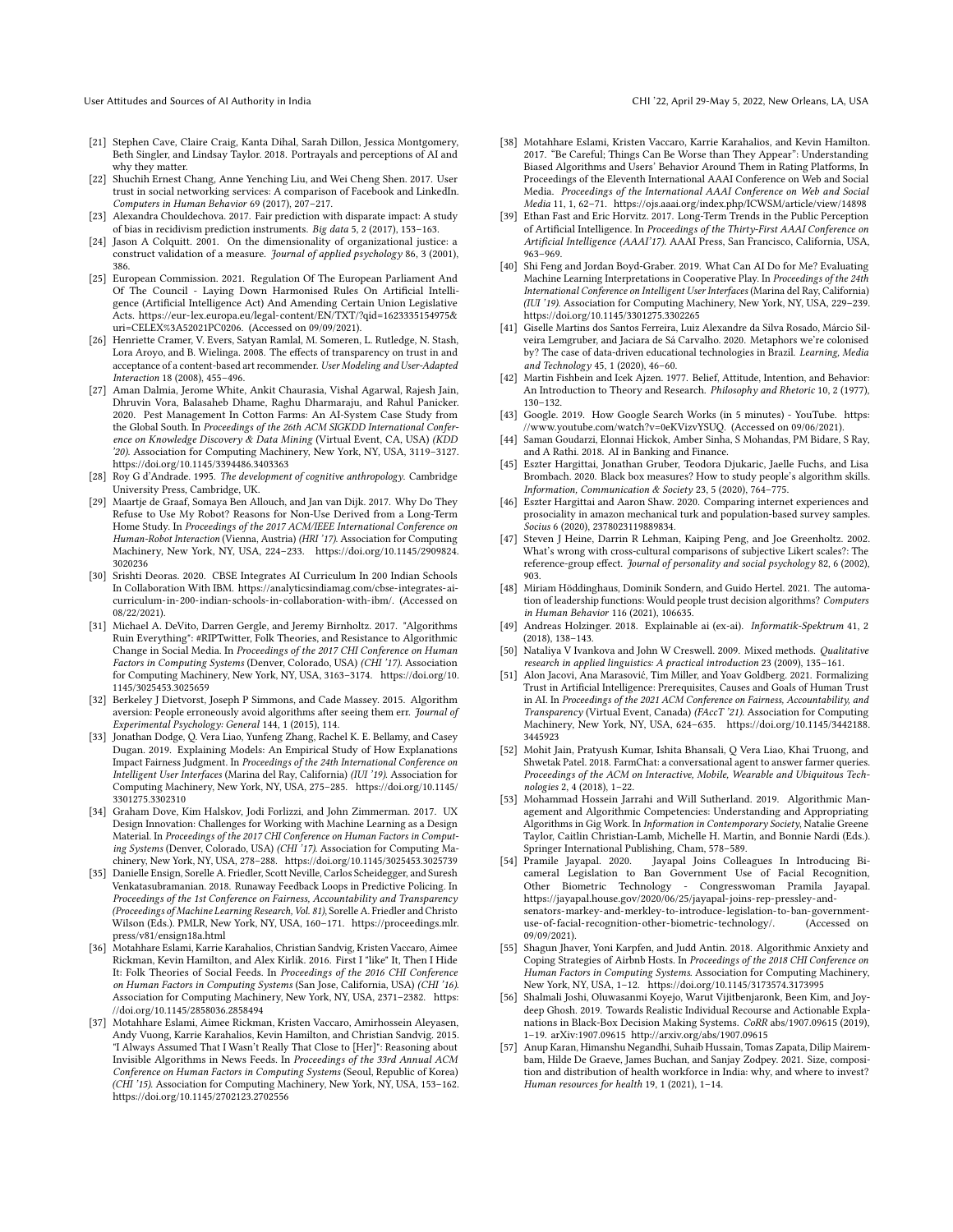- <span id="page-15-13"></span>[58] Herbert W Kee and Robert E Knox. 1970. Conceptual and methodological considerations in the study of trust and suspicion. Journal of conflict resolution 14, 3 (1970), 357–366.
- <span id="page-15-6"></span>[59] Sandhya Keelery. 2021. Internet usage in India - statistics & facts | Statista. [https://www.statista.com/topics/2157/internet-usage-in-india/.](https://www.statista.com/topics/2157/internet-usage-in-india/) (Accessed on 09/09/2021).
- <span id="page-15-1"></span>[60] Patrick Gage Kelley, Yongwei Yang, Courtney Heldreth, Christopher Moessner, Aaron Sedley, Andreas Kramm, David T. Newman, and Allison Woodruff. 2021. Exciting, Useful, Worrying, Futuristic: Public Perception of Artificial Intelligence in 8 Countries. Association for Computing Machinery, New York, NY, USA, 627–637.<https://doi.org/10.1145/3461702.3462605>
- <span id="page-15-12"></span>[61] David Kipnis. 1996. Trust and technology. Trust in organizations: Frontiers of theory and research 39 (1996), 50.
- <span id="page-15-34"></span>[62] Erin Klawitter and Eszter Hargittai. 2018. "It's like learning a whole other language": The role of algorithmic skills in the curation of creative goods. International Journal of Communication 12 (2018), 3490–3510.
- <span id="page-15-17"></span>[63] Rafal Kocielnik, Saleema Amershi, and Paul N. Bennett. 2019. Will You Accept an Imperfect AI? Exploring Designs for Adjusting End-User Expectations of AI Systems. In Proceedings of the 2019 CHI Conference on Human Factors in Computing Systems (Glasgow, Scotland Uk) (CHI '19). Association for Computing Machinery, New York, NY, USA, 1–14.<https://doi.org/10.1145/3290605.3300641> [64] Ava Kofman. 2016. How facial recognition can ruin your life–intercept.
- <span id="page-15-25"></span><span id="page-15-8"></span>[65] Anastasia Kozyreva, Stefan Herzog, Philipp Lorenz-Spreen, Ralph Hertwig, and Stephan Lewandowsky. 2020. Artificial intelligence in online environments: Representative survey of public attitudes in germany.
- <span id="page-15-0"></span>[66] Anastasia Kozyreva, Philipp Lorenz-Spreen, Ralph Hertwig, Stephan Lewandowsky, and Stefan M Herzog. 2021. Public attitudes towards algorithmic personalization and use of personal data online: evidence from Germany, Great Britain, and the United States. Humanities and Social Sciences Communications 8, 1 (2021), 1–11.
- <span id="page-15-30"></span>[67] R.M. Kramer and T.R. Tyler. 1995. Trust in Organizations: Frontiers of Theory and Research. SAGE Publications, Thousand Oaks, CA. [https://books.google.](https://books.google.co.in/books?id=ddpyAwAAQBAJ) [co.in/books?id=ddpyAwAAQBAJ](https://books.google.co.in/books?id=ddpyAwAAQBAJ)
- <span id="page-15-41"></span>[68] Exposure Labs. 2020. The Social Dilemma. [https://www.thesocialdilemma.com/.](https://www.thesocialdilemma.com/) (Accessed on 09/10/2021).
- <span id="page-15-39"></span>[69] Himabindu Lakkaraju, Ece Kamar, Rich Caruana, and Jure Leskovec. 2019. Faithful and Customizable Explanations of Black Box Models. In Proceedings of the 2019 AAAI/ACM Conference on AI, Ethics, and Society (Honolulu, HI, USA) (AIES '19). Association for Computing Machinery, New York, NY, USA, 131–138. <https://doi.org/10.1145/3306618.3314229>
- <span id="page-15-36"></span>[70] Markus Langer, Cornelius J König, and Maria Papathanasiou. 2019. Highly automated job interviews: Acceptance under the influence of stakes. International Journal of Selection and Assessment 27, 3 (2019), 217–234.
- <span id="page-15-21"></span>[71] Markus Langer and Richard N. Landers. 2021. The future of artificial intelligence at work: A review on effects of decision automation and augmentation on workers targeted by algorithms and third-party observers. Computers in Human Behavior 123 (2021), 106878.<https://doi.org/10.1016/j.chb.2021.106878>
- <span id="page-15-9"></span>[72] Chia-Jung Lee, Jaime Teevan, and Sebastian de la Chica. 2014. Characterizing Multi-Click Search Behavior and the Risks and Opportunities of Changing Results during Use. In Proceedings of the 37th International ACM SIGIR Conference on Research & Development in Information Retrieval (Gold Coast, Queensland, Australia) (SIGIR '14). Association for Computing Machinery, New York, NY, USA, 515–524.<https://doi.org/10.1145/2600428.2609588>
- <span id="page-15-15"></span>[73] John D Lee and Katrina A See. 2004. Trust in automation: Designing for appropriate reliance. Human factors 46, 1 (2004), 50–80.
- <span id="page-15-2"></span>[74] Min Kyung Lee. 2018. Understanding perception of algorithmic decisions: Fairness, trust, and emotion in response to algorithmic management. Big Data & Society 5, 1 (2018), 2053951718756684.
- <span id="page-15-22"></span>[75] Min Kyung Lee, Ji Tae Kim, and Leah Lizarondo. 2017. A Human-Centered Approach to Algorithmic Services: Considerations for Fair and Motivating Smart Community Service Management That Allocates Donations to Non-Profit Organizations. In Proceedings of the 2017 CHI Conference on Human Factors in Computing Systems (Denver, Colorado, USA) (CHI '17). Association for Computing Machinery, New York, NY, USA, 3365–3376. [https://doi.org/10.1145/](https://doi.org/10.1145/3025453.3025884) [3025453.3025884](https://doi.org/10.1145/3025453.3025884)
- <span id="page-15-18"></span>[76] Min Kyung Lee, Daniel Kusbit, Evan Metsky, and Laura Dabbish. 2015. Working with Machines: The Impact of Algorithmic and Data-Driven Management on Human Workers. In Proceedings of the 33rd Annual ACM Conference on Human Factors in Computing Systems (Seoul, Republic of Korea) (CHI '15). Association for Computing Machinery, New York, NY, USA, 1603–1612. [https://doi.org/10.](https://doi.org/10.1145/2702123.2702548) [1145/2702123.2702548](https://doi.org/10.1145/2702123.2702548)
- <span id="page-15-32"></span>[77] Min Kyung Lee and Katherine Rich. 2021. Who Is Included in Human Perceptions of AI?: Trust and Perceived Fairness around Healthcare AI and Cultural Mistrust. In Proceedings of the 2021 CHI Conference on Human Factors in Computing Systems (Yokohama, Japan) (CHI '21). Association for Computing Machinery, New York, NY, USA, Article 138, 14 pages.<https://doi.org/10.1145/3411764.3445570>
- <span id="page-15-40"></span>[78] Q. Vera Liao, Daniel Gruen, and Sarah Miller. 2020. Questioning the AI: Informing Design Practices for Explainable AI User Experiences. In Proceedings of the 2020 CHI Conference on Human Factors in Computing Systems. Association for Computing Machinery, New York, NY, USA, 1–15. [https:](https://doi.org/10.1145/3313831.3376590) [//doi.org/10.1145/3313831.3376590](https://doi.org/10.1145/3313831.3376590)
- <span id="page-15-16"></span>[79] Jennifer M Logg, Julia A Minson, and Don A Moore. 2019. Algorithm appreciation: People prefer algorithmic to human judgment. Organizational Behavior and Human Decision Processes 151 (2019), 90–103.
- <span id="page-15-3"></span>[80] Chiara Longoni, Andrea Bonezzi, and Carey K Morewedge. 2019. Resistance to medical artificial intelligence. Journal of Consumer Research 46, 4 (2019), 629–650.
- <span id="page-15-7"></span>[81] Caitlin Lustig and Bonnie Nardi. 2015. Algorithmic Authority: The Case of Bitcoin. In 2015 48th Hawaii International Conference on System Sciences. IEEE, Hawaii, USA, 743–752.<https://doi.org/10.1109/HICSS.2015.95>
- <span id="page-15-4"></span>[82] Vidushi Marda. 2018. Artificial intelligence policy in India: a framework for engaging the limits of data-driven decision-making. Philosophical Transactions of the Royal Society A: Mathematical, Physical and Engineering Sciences 376, 2133 (2018), 20180087.
- <span id="page-15-14"></span>[83] Roger C Mayer, James H Davis, and F David Schoorman. 1995. An integrative model of organizational trust. Academy of management review 20, 3 (1995), 709–734.
- <span id="page-15-23"></span>[84] Indrani Medhi Thies, Nandita Menon, Sneha Magapu, Manisha Subramony, and Jacki O'Neill. 2017. How Do You Want Your Chatbot? An Exploratory Wizard-of-Oz Study with Young, Urban Indians. In Human-Computer Interaction - INTERACT 2017, Regina Bernhaupt, Girish Dalvi, Anirudha Joshi, Devanuj K. Balkrishan, Jacki O'Neill, and Marco Winckler (Eds.). Springer International Publishing, Cham, 441–459.
- <span id="page-15-37"></span>[85] Catherine Miller, Hannah Kitcher, Kapila Perera, and Alao Abiola, 2020. People, Power and Technology: The 2020 Digital Attitudes Report. [https://doteveryone.](https://doteveryone.org.uk/report/peoplepowertech2020/) [org.uk/report/peoplepowertech2020/.](https://doteveryone.org.uk/report/peoplepowertech2020/) (Accessed on 09/06/2021).
- <span id="page-15-26"></span>[86] Narendra Modi. 2018. Make Artificial Intelligence in India, Make Artificial Intelligence Work for India: PM Modi. [https://www.narendramodi.in/prime](https://www.narendramodi.in/prime-minister-narendra-modi-inaugurated-wadhwani-institute-of-artificial-intelligence-at-the-university-of-mumbai--538994)[minister-narendra-modi-inaugurated-wadhwani-institute-of-artificial](https://www.narendramodi.in/prime-minister-narendra-modi-inaugurated-wadhwani-institute-of-artificial-intelligence-at-the-university-of-mumbai--538994)[intelligence-at-the-university-of-mumbai--538994.](https://www.narendramodi.in/prime-minister-narendra-modi-inaugurated-wadhwani-institute-of-artificial-intelligence-at-the-university-of-mumbai--538994) (Accessed on 09/09/2021).
- <span id="page-15-11"></span>[87] Robert M Morgan and Shelby D Hunt. 1994. The commitment-trust theory of relationship marketing. Journal of marketing 58, 3 (1994), 20–38.
- <span id="page-15-20"></span>[88] Rosanna Nagtegaal. 2021. The impact of using algorithms for managerial decisions on public employees' procedural justice. Government Information Quarterly 38, 1 (2021), 101536.
- <span id="page-15-10"></span>[89] Ronald C Nyhan. 2000. Changing the paradigm: Trust and its role in public sector organizations. The American Review of Public Administration 30, 1 (2000), 87–109.
- <span id="page-15-29"></span>[90] Ministry of Electronics & Information Technology. 2020. INDIAai. [https://](https://indiaai.gov.in/) [indiaai.gov.in/.](https://indiaai.gov.in/) (Accessed on 08/24/2021).
- <span id="page-15-35"></span>[91] Shigehiro Oishi, Jungwon Hahn, Ulrich Schimmack, Phanikiran Radhakrishan, Vivian Dzokoto, and Stephen Ahadi. 2005. The measurement of values across cultures: A pairwise comparison approach. Journal of research in Personality 39, 2 (2005), 299–305.
- <span id="page-15-24"></span>[92] Chinasa T. Okolo, Srujana Kamath, Nicola Dell, and Aditya Vashistha. 2021. "It Cannot Do All of My Work": Community Health Worker Perceptions of AI-Enabled Mobile Health Applications in Rural India. In Proceedings of the 2021 CHI Conference on Human Factors in Computing Systems (Yokohama, Japan) (CHI '21). Association for Computing Machinery, New York, NY, USA, Article 701, 20 pages.<https://doi.org/10.1145/3411764.3445420>
- <span id="page-15-19"></span>[93] Sonja K Ötting and Günter W Maier. 2018. The importance of procedural justice in human–machine interactions: Intelligent systems as new decision agents in organizations. Computers in Human Behavior 89 (2018), 27–39.
- <span id="page-15-33"></span>[94] Google Research PAIR Team. 2021. People + AI Research - Guidebok. [https:](https://pair.withgoogle.com/guidebook/) [//pair.withgoogle.com/guidebook/.](https://pair.withgoogle.com/guidebook/) (Accessed on 09/08/2021).
- <span id="page-15-5"></span>[95] Joyojeet Pal. 2012. The machine to aspire to: The computer in rural south India. <https://doi.org/10.5210/fm.v17i2.3733>
- <span id="page-15-28"></span>[96] Joyojeet Pal. 2017. The Technological Self in India: From Tech-Savvy Farmers to a Selfie-Tweeting Prime Minister. In Proceedings of the Ninth International Conference on Information and Communication Technologies and Development (Lahore, Pakistan) (ICTD '17). Association for Computing Machinery, New York, NY, USA, Article 11, 13 pages.<https://doi.org/10.1145/3136560.3136583>
- <span id="page-15-27"></span>[97] Joyojeet Pal, Priyank Chandra, Vaishnav Kameswaran, Aakanksha Parameshwar, Sneha Joshi, and Aditya Johri. 2018. Digital Payment and Its Discontents: Street Shops and the Indian Government's Push for Cashless Transactions. In Proceedings of the 2018 CHI Conference on Human Factors in Computing Systems. Association for Computing Machinery, New York, NY, USA, 1–13. <https://doi.org/10.1145/3173574.3173803>
- <span id="page-15-38"></span>[98] Andrea Papenmeier, Gwenn Englebienne, and Christin Seifert. 2019. How model accuracy and explanation fidelity influence user trust. CoRR abs/1907.12652 (2019), 1–7. arXiv[:1907.12652](https://arxiv.org/abs/1907.12652)<http://arxiv.org/abs/1907.12652>
- <span id="page-15-31"></span>[99] Sylvain Parasie and Eric Dagiral. 2013. Data-driven journalism and the public good:"Computer-assisted-reporters" and "programmer-journalists" in Chicago. New media & society 15, 6 (2013), 853–871.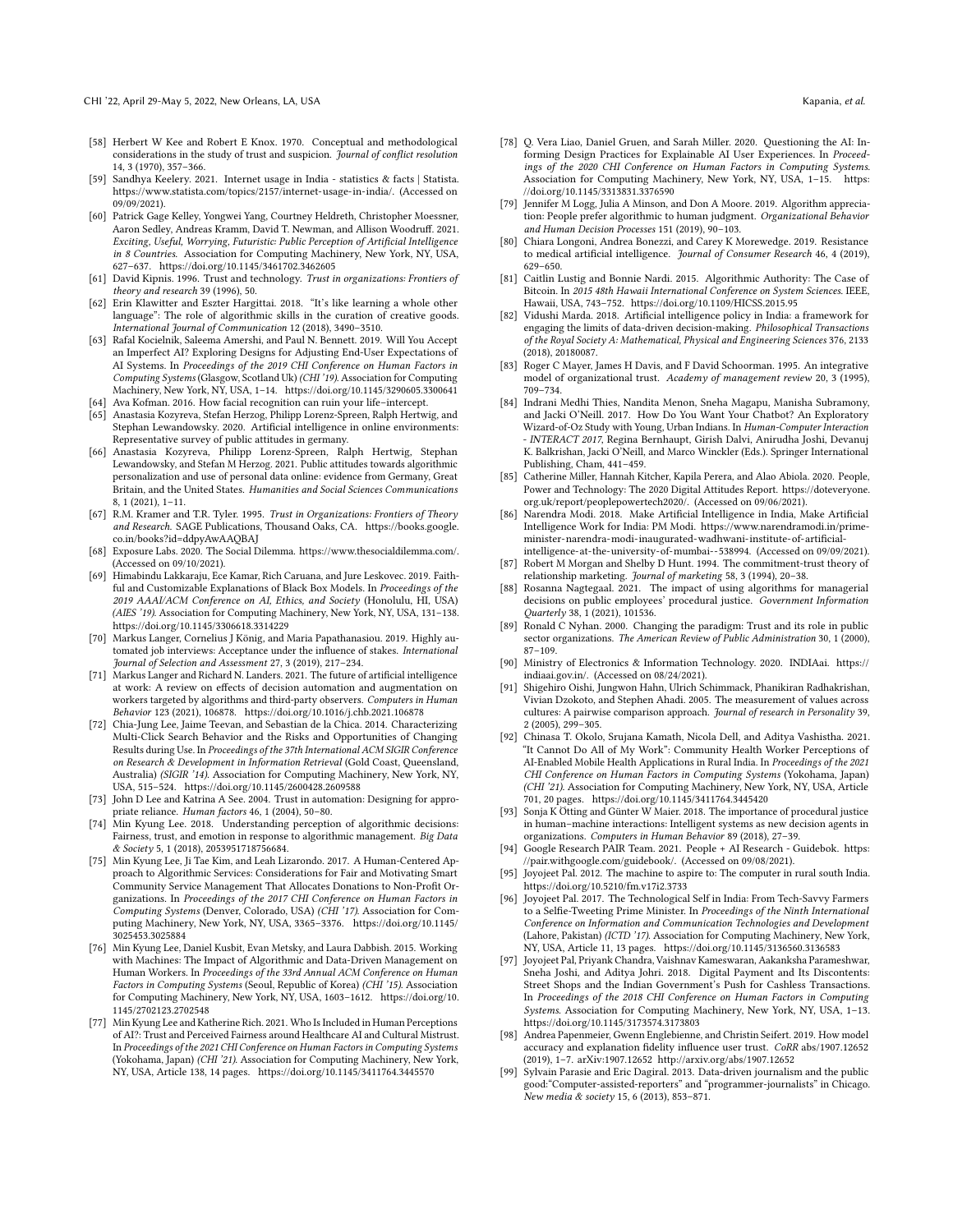- <span id="page-16-2"></span>[100] Munoz Claire Parry and Urvashi Aneja. 2020. 3.AI in Healthcare in India: Applications, Challenges and Risks | Chatham House – International Affairs Think Tank. [https://www.chathamhouse.org/2020/07/artificial-intelligence](https://www.chathamhouse.org/2020/07/artificial-intelligence-healthcare-insights-india-0/3-ai-healthcare-india-applications)[healthcare-insights-india-0/3-ai-healthcare-india-applications.](https://www.chathamhouse.org/2020/07/artificial-intelligence-healthcare-insights-india-0/3-ai-healthcare-india-applications) (Accessed on 12/24/2021).
- <span id="page-16-20"></span>[101] Amandalynne Paullada, Inioluwa Deborah Raji, Emily M Bender, Emily Denton, and Alex Hanna. 2021. Data and its (dis) contents: A survey of dataset development and use in machine learning research. Patterns 2, 11 (2021), 100336.
- <span id="page-16-11"></span>[102] Emilee Rader and Rebecca Gray. 2015. Understanding User Beliefs About Algorithmic Curation in the Facebook News Feed. In Proceedings of the 33rd Annual ACM Conference on Human Factors in Computing Systems (Seoul, Republic of Korea) (CHI '15). Association for Computing Machinery, New York, NY, USA, 173–182.<https://doi.org/10.1145/2702123.2702174>
- <span id="page-16-34"></span>[103] Inioluwa Deborah Raji, Andrew Smart, Rebecca N. White, Margaret Mitchell, Timnit Gebru, Ben Hutchinson, Jamila Smith-Loud, Daniel Theron, and Parker Barnes. 2020. Closing the AI Accountability Gap: Defining an End-to-End Framework for Internal Algorithmic Auditing. In Proceedings of the 2020 Conference on Fairness, Accountability, and Transparency (Barcelona, Spain) (FAT\* '20). Association for Computing Machinery, New York, NY, USA, 33–44. <https://doi.org/10.1145/3351095.3372873>
- <span id="page-16-6"></span>[104] John K Rempel, John G Holmes, and Mark P Zanna. 1985. Trust in close relationships. Journal of personality and social psychology 49, 1 (1985), 95.
- <span id="page-16-13"></span>[105] GlobalData Thematic Research. 2021. Landmark AI legislation could tackle algorithmic bias - Verdict. [https://www.verdict.co.uk/ethical-ai-regulation-eu/.](https://www.verdict.co.uk/ethical-ai-regulation-eu/) (Accessed on 09/09/2021).
- <span id="page-16-32"></span>[106] Supriya Roy. 2021. Govt pushes for AI curriculum across schools, universities. [https://www.techcircle.in/2021/03/16/govt-pushes-for-ai-curriculum](https://www.techcircle.in/2021/03/16/govt-pushes-for-ai-curriculum-across-schools-universities)[across-schools-universities.](https://www.techcircle.in/2021/03/16/govt-pushes-for-ai-curriculum-across-schools-universities) (Accessed on 08/22/2021).
- <span id="page-16-5"></span>[107] Nithya Sambasivan, Erin Arnesen, Ben Hutchinson, Tulsee Doshi, and Vinodkumar Prabhakaran. 2021. Re-Imagining Algorithmic Fairness in India and Beyond. In Proceedings of the 2021 ACM Conference on Fairness, Accountability, and Transparency (Virtual Event, Canada) (FAccT '21). Association for Computing Machinery, New York, NY, USA, 315–328.<https://doi.org/10.1145/3442188.3445896>
- <span id="page-16-22"></span>[108] Nithya Sambasivan and Jess Holbrook. 2018. Toward responsible AI for the next billion users. Interactions 26, 1 (2018), 68–71.
- <span id="page-16-21"></span>[109] Nithya Sambasivan, Shivani Kapania, Hannah Highfill, Diana Akrong, Praveen Paritosh, and Lora M Aroyo. 2021. "Everyone Wants to Do the Model Work, Not the Data Work": Data Cascades in High-Stakes AI. In Proceedings of the 2021 CHI Conference on Human Factors in Computing Systems (Yokohama, Japan) (CHI '21). Association for Computing Machinery, New York, NY, USA, Article 39, 15 pages.<https://doi.org/10.1145/3411764.3445518>
- <span id="page-16-35"></span>[110] Christian Sandvig, Kevin Hamilton, Karrie Karahalios, and Cedric Langbort. 2014. Auditing algorithms: Research methods for detecting discrimination on internet platforms. Data and discrimination: converting critical concerns into productive inquiry 22 (2014), 4349–4357.
- <span id="page-16-7"></span>[111] Edward Santow. 2020. Emerging from AI utopia.
- <span id="page-16-1"></span>[112] Philipp Schmidt, Felix Biessmann, and Timm Teubner. 2020. Transparency and trust in artificial intelligence systems. Journal of Decision Systems 29, 4 (2020), 260–278.
- <span id="page-16-36"></span>[113] Nick Seaver. 2017. Algorithms as culture: Some tactics for the ethnography of algorithmic systems. Big data & society 4, 2 (2017), 2053951717738104.
- <span id="page-16-33"></span>[114] Yogima Seth Sharma. 2020. NITI Aayog wants dedicated oversight body for use of artificial intelligence. [https://economictimes.indiatimes.com/news/](https://economictimes.indiatimes.com/news/economy/policy/niti-aayog-wants-dedicated-oversight-body-for-use-of-artificial-intelligence/articleshow/79260810.cms?from=mdr) [economy/policy/niti-aayog-wants-dedicated-oversight-body-for-use-of](https://economictimes.indiatimes.com/news/economy/policy/niti-aayog-wants-dedicated-oversight-body-for-use-of-artificial-intelligence/articleshow/79260810.cms?from=mdr)[artificial-intelligence/articleshow/79260810.cms?from=mdr.](https://economictimes.indiatimes.com/news/economy/policy/niti-aayog-wants-dedicated-oversight-body-for-use-of-artificial-intelligence/articleshow/79260810.cms?from=mdr) (Accessed on 08/22/2021).
- <span id="page-16-37"></span>[115] Hong Shen, Alicia DeVos, Motahhare Eslami, and Kenneth Holstein. 2021. Everyday Algorithm Auditing: Understanding the Power of Everyday Users in Surfacing Harmful Algorithmic Behaviors. Proc. ACM Hum.-Comput. Interact. 5, CSCW2, Article 433 (oct 2021), 29 pages.<https://doi.org/10.1145/3479577>
- <span id="page-16-4"></span>[116] Anubhutie Singh and Srikara Prasad. 2020. Dvara Research Blog | Artificial Intelligence in Digital Credit in India. [https://www.dvara.com/blog/2020/04/13/](https://www.dvara.com/blog/2020/04/13/artificial-intelligence-in-digital-credit-in-india/) [artificial-intelligence-in-digital-credit-in-india/.](https://www.dvara.com/blog/2020/04/13/artificial-intelligence-in-digital-credit-in-india/) (Accessed on 09/06/2021).
- <span id="page-16-0"></span>[117] Aaron Smith. 2018. Public Attitudes Toward Computer Algorithms | Pew Research Center. [https://www.pewresearch.org/internet/2018/11/16/public](https://www.pewresearch.org/internet/2018/11/16/public-attitudes-toward-computer-algorithms/)[attitudes-toward-computer-algorithms/.](https://www.pewresearch.org/internet/2018/11/16/public-attitudes-toward-computer-algorithms/) (Accessed on 08/22/2021).
- <span id="page-16-29"></span>[118] Alison Smith-Renner, Ron Fan, Melissa Birchfield, Tongshuang Wu, Jordan Boyd-Graber, Daniel S. Weld, and Leah Findlater. 2020. No Explainability without Accountability: An Empirical Study of Explanations and Feedback in Interactive ML. In Proceedings of the 2020 CHI Conference on Human Factors in Computing Systems. Association for Computing Machinery, New York, NY, USA, 1–13. <https://doi.org/10.1145/3313831.3376624>
- <span id="page-16-12"></span>[119] Cynthias Spiess. 2021. Is That Traffic Light Tracking You? A Case Study on a Municipal Surveillance Technology in Seattle. IEEE Transactions on Technology and Society 2, 1 (2021), 15–19.
- <span id="page-16-14"></span>[120] Janaki Srinivasan and Aditya Johri. 2013. Creating Machine Readable Men: Legitimizing the 'Aadhaar' Mega e-Infrastructure Project in India. In Proceedings of the Sixth International Conference on Information and Communication

Technologies and Development: Full Papers - Volume 1 (Cape Town, South Africa) (ICTD '13). Association for Computing Machinery, New York, NY, USA, 101–112. <https://doi.org/10.1145/2516604.2516625>

- <span id="page-16-27"></span>[121] Gerard J Tellis and Deepa Chandrasekaran. 2010. Extent and impact of response biases in cross-national survey research. International Journal of Research in Marketing 27, 4 (2010), 329–341.
- <span id="page-16-10"></span>[122] Divy Thakkar, Neha Kumar, and Nithya Sambasivan. 2020. Towards an AI-Powered Future That Works for Vocational Workers. In Proceedings of the 2020 CHI Conference on Human Factors in Computing Systems. Association for Computing Machinery, New York, NY, USA, 1–13. [https://doi.org/10.1145/3313831.](https://doi.org/10.1145/3313831.3376674) [3376674](https://doi.org/10.1145/3313831.3376674)
- <span id="page-16-17"></span>[123] David R Thomas. 2006. A general inductive approach for analyzing qualitative evaluation data. American journal of evaluation 27, 2 (2006), 237–246.
- <span id="page-16-25"></span>[124] Ehsan Toreini, Mhairi Aitken, Kovila Coopamootoo, Karen Elliott, Carlos Gonzalez Zelaya, and Aad van Moorsel. 2020. The Relationship between Trust in AI and Trustworthy Machine Learning Technologies. In Proceedings of the 2020 Conference on Fairness, Accountability, and Transparency (Barcelona, Spain) (FAT\* '20). Association for Computing Machinery, New York, NY, USA, 272–283. <https://doi.org/10.1145/3351095.3372834><br>[125] Joe Toscano. 2018. Optimizing for
- <span id="page-16-23"></span>Optimizing for Trust: The New Metric of Success for Today's Economy | by Joe Toscano RE: Write | Medium. [https://medium.com/re-write/optimizing-for-trust-the-new-metric-of](https://medium.com/re-write/optimizing-for-trust-the-new-metric-of-success-for-todays-economy-92408e832a53)[success-for-todays-economy-92408e832a53.](https://medium.com/re-write/optimizing-for-trust-the-new-metric-of-success-for-todays-economy-92408e832a53) (Accessed on 09/09/2021).
- <span id="page-16-28"></span>[126] European Union. 2019. General Data Protection Regulation (GDPR) Compliance Guidelines. [https://gdpr.eu/.](https://gdpr.eu/) (Accessed on 09/10/2021).
- <span id="page-16-19"></span>[127] Norman Uphoff. 1989. Distinguishing power, authority & legitimacy: Taking Max Weber at his word by using resources-exchange analysis. Polity 22, 2 (1989), 295–322.
- <span id="page-16-3"></span>[128] C Vijai and Worakamol Wisetsri. 2021. Rise of Artificial Intelligence in Healthcare Startups in India. Advances In Management 14, 1 (2021), 48–52.
- <span id="page-16-24"></span>[129] Voice+Code. 2019. Trust is a Critical Customer Experience Metric: Determine How Perceptions of Data Privacy and Security Affect Your Business. [https://www.voiceandcode.com/our-insights/2019/3/26/trust-is-a-critical](https://www.voiceandcode.com/our-insights/2019/3/26/trust-is-a-critical-customer-experience-metric-determine-how-perceptions-of-data-privacy-and-security-affect-your-business)[customer-experience-metric-determine-how-perceptions-of-data-privacy](https://www.voiceandcode.com/our-insights/2019/3/26/trust-is-a-critical-customer-experience-metric-determine-how-perceptions-of-data-privacy-and-security-affect-your-business)[and-security-affect-your-business.](https://www.voiceandcode.com/our-insights/2019/3/26/trust-is-a-critical-customer-experience-metric-determine-how-perceptions-of-data-privacy-and-security-affect-your-business) (Accessed on 09/09/2021).
- <span id="page-16-9"></span>[130] Ruotong Wang, F. Maxwell Harper, and Haiyi Zhu. 2020. Factors Influencing Perceived Fairness in Algorithmic Decision-Making: Algorithm Outcomes, Development Procedures, and Individual Differences. In Proceedings of the 2020 CHI Conference on Human Factors in Computing Systems (Honolulu, HI, USA) (CHI '20). Association for Computing Machinery, New York, NY, USA, 1–14. <https://doi.org/10.1145/3313831.3376813>
- <span id="page-16-15"></span>[131] Similar Web. 2021. Top Apps Ranking - Most Popular Apps in India | Similarweb. [https://www.similarweb.com/apps/top/google/app-index/in/all/top-free/.](https://www.similarweb.com/apps/top/google/app-index/in/all/top-free/) (Accessed on 09/10/2021).
- <span id="page-16-18"></span>[132] Max Weber. 1978. Economy and society: An outline of interpretive sociology. Vol. 1. Univ of California Press, Berkeley, CA.
- <span id="page-16-26"></span>[133] Conor Wilcock. 2020. Cultural Biases in Market Research - B2B International. [https://www.b2binternational.com/publications/understanding](https://www.b2binternational.com/publications/understanding-accounting-cultural-bias-global-b2b-research/)[accounting-cultural-bias-global-b2b-research/.](https://www.b2binternational.com/publications/understanding-accounting-cultural-bias-global-b2b-research/) (Accessed on 09/07/2021).
- <span id="page-16-31"></span>[134] Marisol Wong-Villacres, Carl DiSalvo, Neha Kumar, and Betsy DiSalvo. 2020. Culture in Action: Unpacking Capacities to Inform Assets-Based Design. In Proceedings of the 2020 CHI Conference on Human Factors in Computing Systems. Association for Computing Machinery, New York, NY, USA, 1–14. [https://doi.](https://doi.org/10.1145/3313831.3376329) [org/10.1145/3313831.3376329](https://doi.org/10.1145/3313831.3376329)
- <span id="page-16-38"></span>[135] Allison Woodruff, Yasmin Asare Anderson, Katherine Jameson Armstrong, Marina Gkiza, Jay Jennings, Christopher Moessner, Fernanda B. Viégas, Martin Wattenberg, Lynette Webb, Fabian Wrede, and Patrick Gage Kelley. 2020. "A cold, technical decision-maker": Can AI provide explainability, negotiability, and humanity? CoRR abs/2012.00874 (2020), 1-23. arXiv[:2012.00874](https://arxiv.org/abs/2012.00874) [\(https:]((https://arxiv.org/abs/2012.00874)) [//arxiv.org/abs/2012.00874\)]((https://arxiv.org/abs/2012.00874))
- <span id="page-16-8"></span>[136] Allison Woodruff, Sarah E. Fox, Steven Rousso-Schindler, and Jeffrey Warshaw. 2018. A Qualitative Exploration of Perceptions of Algorithmic Fairness. In Proceedings of the 2018 CHI Conference on Human Factors in Computing Systems. Association for Computing Machinery, New York, NY, USA, 1–14. [https://doi.](https://doi.org/10.1145/3173574.3174230) [org/10.1145/3173574.3174230](https://doi.org/10.1145/3173574.3174230)
- <span id="page-16-16"></span>[137] S. Woods, M. Walters, Kheng Lee Koay, and K. Dautenhahn. 2006. Comparing human robot interaction scenarios using live and video based methods: towards a novel methodological approach. In 9th IEEE International Workshop on Advanced Motion Control, 2006. IEEE, Istanbul, Turkey, 750–755. [https://doi.org/10.1109/](https://doi.org/10.1109/AMC.2006.1631754) [AMC.2006.1631754](https://doi.org/10.1109/AMC.2006.1631754)
- <span id="page-16-30"></span>[138] Fumeng Yang, Zhuanyi Huang, Jean Scholtz, and Dustin L. Arendt. 2020. How Do Visual Explanations Foster End Users' Appropriate Trust in Machine Learning?. In Proceedings of the 25th International Conference on Intelligent User Interfaces (Cagliari, Italy) (IUI '20). Association for Computing Machinery, New York, NY, USA, 189–201.<https://doi.org/10.1145/3377325.3377480>